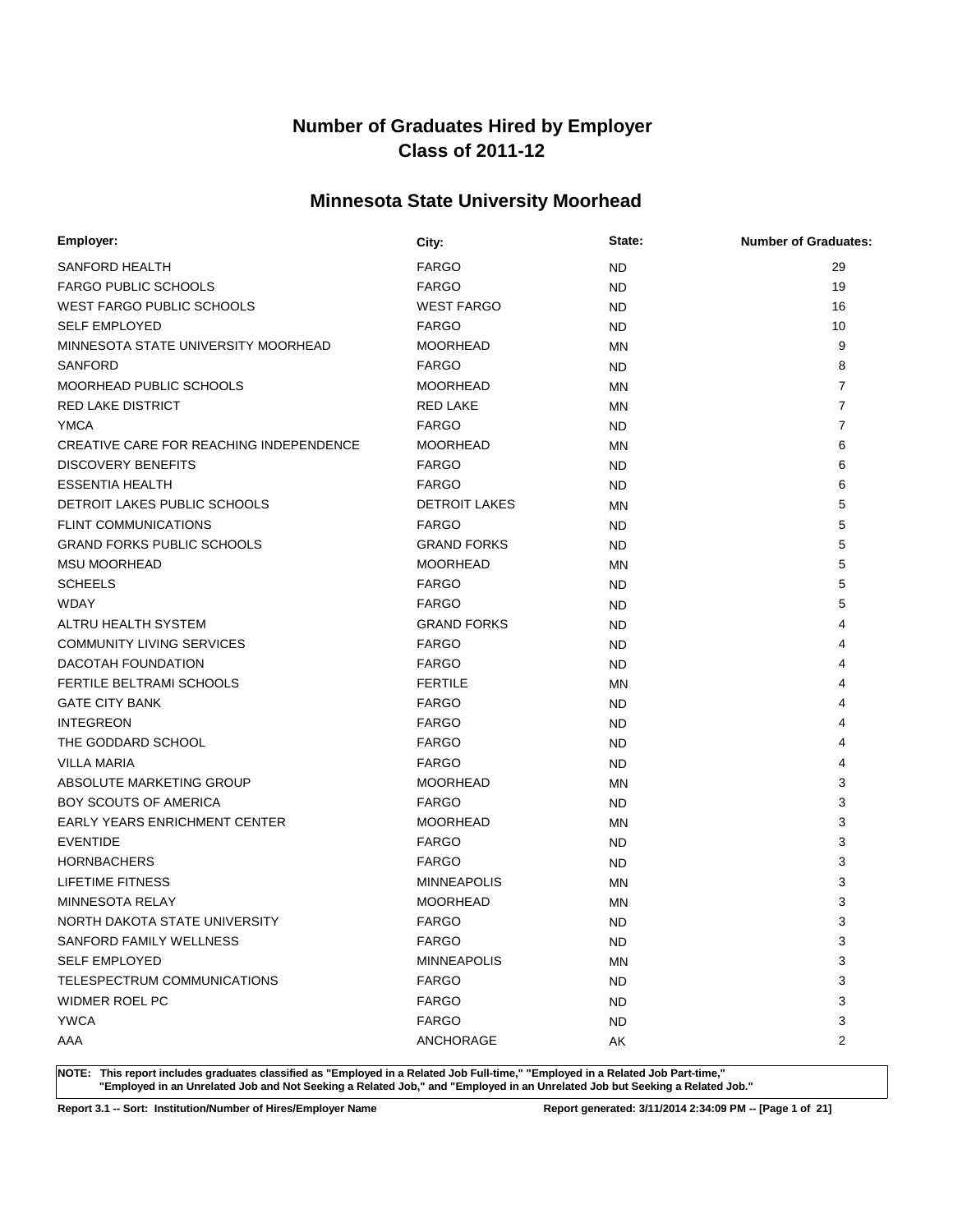# **Minnesota State University Moorhead**

| Employer:                               | City:                   | State:    | <b>Number of Graduates:</b> |
|-----------------------------------------|-------------------------|-----------|-----------------------------|
| ACCESS OF THE RED RIVER VALLEY          | <b>MOORHEAD</b>         | MN        | 2                           |
| AJAX UNION                              | <b>BROOKLYN</b>         | NY.       | $\overline{2}$              |
| <b>ANYTIME FITNESS</b>                  | THIEF RIVER FALS        | MN        | $\overline{2}$              |
| ARCHWAY MARKETING                       | <b>FARGO</b>            | <b>ND</b> | $\overline{2}$              |
| <b>ARCLIN</b>                           | <b>MONCURE</b>          | NC.       | $\overline{2}$              |
| AUGSBURG                                | <b>MINNEAPOLIS</b>      | <b>MN</b> | $\overline{2}$              |
| <b>BANK OF THE WEST</b>                 | <b>FARGO</b>            | ND        | 2                           |
| <b>BENDIX ELEMENTARY</b>                | ANNANDALE               | <b>MN</b> | 2                           |
| <b>BISMARCK PUBLIC SCHOOLS</b>          | <b>BISMARCK</b>         | <b>ND</b> | $\overline{2}$              |
| BLUE CROSS BLUE SHIELD OF NORTH DAKOTA  | <b>FARGO</b>            | <b>ND</b> | $\overline{2}$              |
| <b>BOBCAT</b>                           | <b>GWINNER</b>          | ND        | $\overline{2}$              |
| <b>BORDER STATES ELECTRIC</b>           | <b>FARGO</b>            | <b>ND</b> | $\overline{2}$              |
| <b>BRAHAM AREA SCHOOLS</b>              | <b>BRAHAM</b>           | MN        | $\overline{2}$              |
| CASS COUNTY ABSTRACT COMPANY            | <b>FARGO</b>            | <b>ND</b> | $\overline{2}$              |
| CASS COUNTY POLICE DEPARTMENT           | <b>FARGO</b>            | ND        | $\overline{2}$              |
| <b>CETERO RESEARCH</b>                  | <b>FARGO</b>            | ND        | $\overline{2}$              |
| CHILD PROTECTION SERVICES               | JAMESTOWN               | ND        | $\overline{2}$              |
| <b>CHILDREN'S CORNER</b>                | <b>FERGUS FALLS</b>     | <b>MN</b> | $\overline{2}$              |
| <b>COMSTOCK CONSTRUCTION</b>            | <b>FARGO</b>            | ND        | $\overline{2}$              |
| CONCORDIA COLLEGE                       | <b>MOORHEAD</b>         | <b>MN</b> | $\overline{2}$              |
| <b>CONNECTIONS</b>                      | <b>MOORHEAD</b>         | <b>MN</b> | $\overline{2}$              |
| <b>COURTS PLUS</b>                      | <b>FARGO</b>            | <b>ND</b> | $\overline{2}$              |
| CRAIG-HALLUM CAPITAL GROUP              | <b>MINNEAPOLIS</b>      | <b>MN</b> | $\overline{2}$              |
| DAKOTAH FOUNDATION                      | <b>FARGO</b>            | <b>ND</b> | $\overline{2}$              |
| DILWORTH GLYNDON FELTON PUBLIC SCHOOLS  | <b>DILWORTH</b>         | <b>MN</b> | 2                           |
| DILWORTH-GLYNDON-FELT SCHOOL DISTRICT   | <b>DILWORTH</b>         | ΜN        | $\overline{2}$              |
| DOOSAN INTERNATIONAL                    | <b>WEST FARGO</b>       | ND        | $\overline{2}$              |
| <b>EARLY HEAD START</b>                 | <b>FARGO</b>            | <b>ND</b> | $\overline{2}$              |
| EAST GRAND FORKS PUBLIC SCHOOL DISTRICT | <b>EAST GRAND FORKS</b> | MN        | $\overline{2}$              |
| <b>EDINA PUBLIC SCHOOLS</b>             | <b>EDINA</b>            | ΜN        | $\overline{2}$              |
| <b>EVOLUTION 1</b>                      | <b>FARGO</b>            | ND        | $\overline{2}$              |
| <b>FAIRVIEW MEDICAL CENTER</b>          | <b>PRINCETON</b>        | MN        | $\overline{2}$              |
| <b>FALK INSTRUMENTS</b>                 | <b>FARGO</b>            | <b>ND</b> | $\overline{2}$              |
| <b>FAMILY PATHWAYS</b>                  | CAMBRIDGE               | <b>MN</b> | $\overline{2}$              |
| <b>FARGO PUBLIC LIBRARY</b>             | <b>FARGO</b>            | ND.       | $\overline{2}$              |
| FERGUS FALLS SCHOOL DISTRICT            | <b>FERGUS FALLS</b>     | <b>MN</b> | $\overline{2}$              |
| FERTILE BELTRAMI PUBLIC SCHOOLS         | <b>FERTILE</b>          | ΜN        | $\overline{2}$              |
| FRIENDSHIP, INC.                        | <b>FARGO</b>            | <b>ND</b> | $\overline{2}$              |
| GLOBAL TESOL DUBAI UAE                  | DUBAI, UAE              |           | $\overline{c}$              |
| GODDARD SCHOOL                          | <b>FARGO</b>            | <b>ND</b> | $\overline{2}$              |

**NOTE: This report includes graduates classified as "Employed in a Related Job Full-time," "Employed in a Related Job Part-time," "Employed in an Unrelated Job and Not Seeking a Related Job," and "Employed in an Unrelated Job but Seeking a Related Job."**

**Report 3.1 -- Sort: Institution/Number of Hires/Employer Name Report generated: 3/11/2014 2:34:09 PM -- [Page 2 of 21]**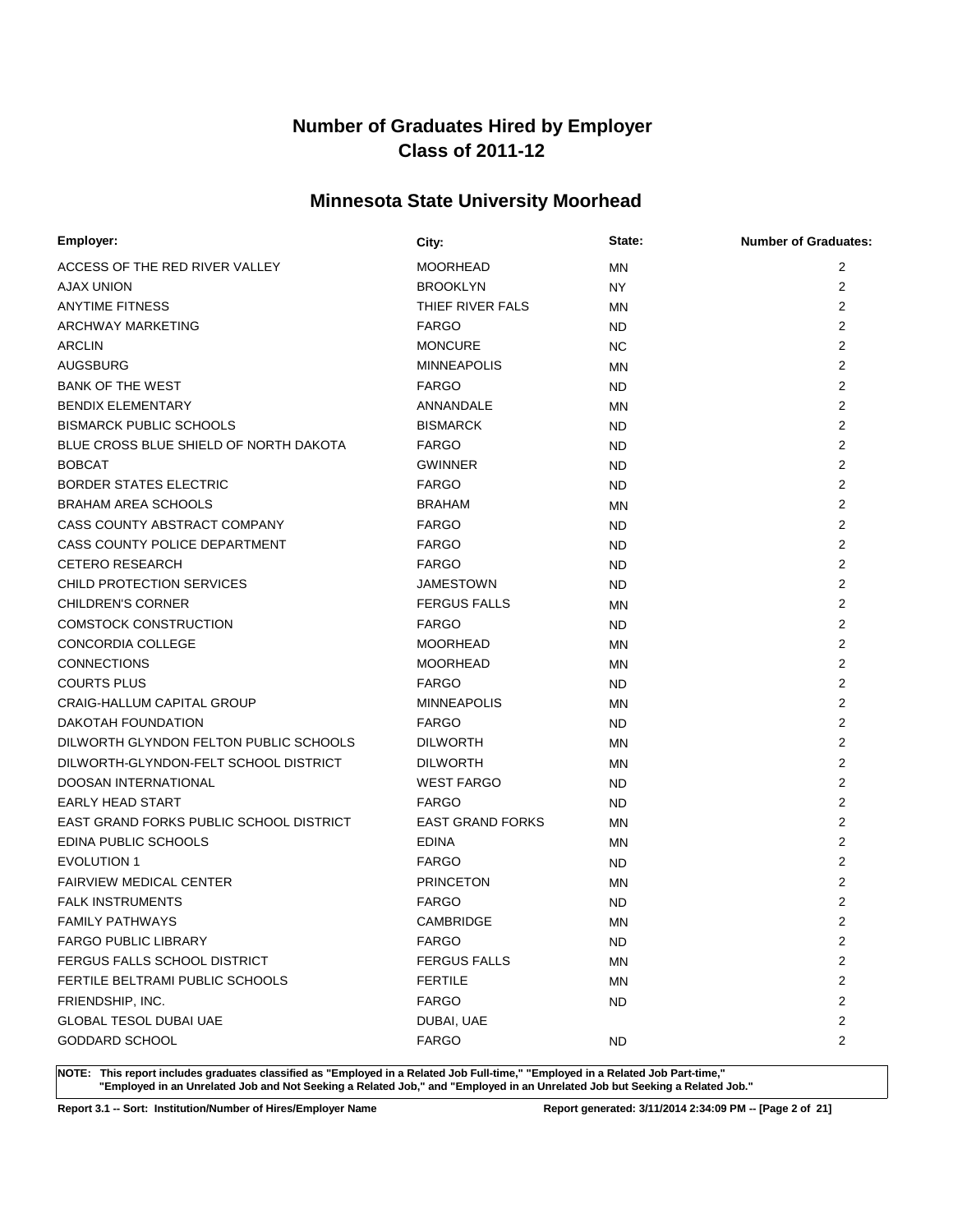# **Minnesota State University Moorhead**

| Employer:                            | City:                  | State:    | <b>Number of Graduates:</b> |
|--------------------------------------|------------------------|-----------|-----------------------------|
| HABILITATIVE SERVICES INC            | <b>DILLARD</b>         | <b>MN</b> | 2                           |
| HIT INC                              | <b>MANDAN</b>          | <b>ND</b> | $\overline{2}$              |
| <b>HRK INVESTMENTS LLP</b>           | ST. PAUL               | MN        | 2                           |
| <b>INDIAN TRIBE OF FARGO</b>         | <b>FARGO</b>           | ND        | 2                           |
| KOHLS CORPORATE                      | <b>MENOMONEE FALLS</b> | WI        | 2                           |
| LAKES AND PRAIRIES HEAD START        |                        |           | 2                           |
| LEE PUBLICATIONS                     | PALAPINE BRIDGE        | NY.       | 2                           |
| LIGHTOWLER JOHNSON ASSOCIATES        | <b>FARGO</b>           | ND        | 2                           |
| LITTLE HEART ELEMENTARY SCHOOL       | <b>SAINT ANTHONY</b>   | <b>ND</b> | $\overline{2}$              |
| <b>MANDAN PUBLIC SCHOOLS</b>         | <b>MANDAN</b>          | <b>ND</b> | $\overline{2}$              |
| <b>MICROSOFT</b>                     | <b>FARGO</b>           | <b>ND</b> | 2                           |
| MINNEAPOLIS PUBLIC SCHOOLS           | <b>MINNEAPOLIS</b>     | <b>MN</b> | 2                           |
| MISSOURI SOUTHERN STATE UNIVERSITY   | <b>YORKTOWN</b>        | МS        | 2                           |
| MOORHEAD COMMUNITY ACCESS MEDIA      | <b>MOORHEAD</b>        | <b>MN</b> | 2                           |
| <b>NDSCS</b>                         | <b>WAHPETON</b>        | ND.       | 2                           |
| NE METRO INTERMIDIAT DISTRICT        | <b>WHITE BEAR LAKE</b> | <b>MN</b> | $\overline{2}$              |
| NORTH DAKOTA AUTISM CENTER           | <b>FARGO</b>           | <b>ND</b> | 2                           |
| NORTH DAKOTA HIGHWAY PATROL          | <b>BISMARCK</b>        | ND        | $\overline{2}$              |
| NORTH MEMORIAL MEDICAL CENTER        | <b>ROBBINSDALE</b>     | <b>MN</b> | 2                           |
| NORTHWESTERN MENTAL HEALTH CENTER    | <b>CROOKSTON</b>       | MN        | 2                           |
| <b>OFFICE MAX</b>                    | <b>BAXTER</b>          | <b>MN</b> | $\overline{2}$              |
| OTTERTAIL COUNTY                     | <b>FERGUS FALLS</b>    | MN        | $\overline{2}$              |
| PILLAGER HIGH SCHOOL                 | PILLAGER               | <b>MN</b> | 2                           |
| PRAIRIE ST. JOHNS                    | <b>FARGO</b>           | ND.       | 2                           |
| <b>QDOBA</b>                         | <b>FARGO</b>           | <b>ND</b> | $\overline{2}$              |
| RADIO FARGO MOORHEAD                 | <b>FARGO</b>           | <b>ND</b> | $\overline{2}$              |
| RED LAKE SCHOOL DISTRICT             | <b>RED LAKE</b>        | <b>MN</b> | 2                           |
| SANFORD HEALTH                       | <b>BEMIDJI</b>         | <b>MN</b> | 2                           |
| SANFORD HEALTH                       | <b>SIOUX FALLS</b>     | <b>SD</b> | 2                           |
| <b>SCHECHTER DOKKEN &amp; KANTER</b> | <b>MINNEAPOLIS</b>     | ΜN        | 2                           |
| <b>SCHEELS</b>                       | SANDY                  | UT        | 2                           |
| <b>SCHENECTADY GAZETTE</b>           | <b>SCHENECTADY</b>     | NY        | 2                           |
| <b>SELF EMPLOYED</b>                 | <b>LOS ANGELES</b>     | CA        | $\overline{2}$              |
| <b>SELF EMPLOYED</b>                 | <b>MANKATO</b>         | <b>MN</b> | $\overline{2}$              |
| SELF-EMPLOYED                        | <b>FARGO</b>           | <b>ND</b> | $\overline{c}$              |
| <b>SERCO</b>                         | <b>FARGO</b>           | <b>ND</b> | 2                           |
| <b>SHOREMASTER</b>                   | <b>FERGUS FALLS</b>    | MN        | 2                           |
| SOLUTIONS BEHAVIORAL HEALTH CARE     | <b>MOORHEAD</b>        | ΜN        | 2                           |
| <b>SPHERION</b>                      | <b>FARGO</b>           | ND.       | $\overline{2}$              |
| ST. JAMES PLAINDEALER                | ST. JAMES              | ΜN        | $\overline{2}$              |

**NOTE: This report includes graduates classified as "Employed in a Related Job Full-time," "Employed in a Related Job Part-time," "Employed in an Unrelated Job and Not Seeking a Related Job," and "Employed in an Unrelated Job but Seeking a Related Job."**

**Report 3.1 -- Sort: Institution/Number of Hires/Employer Name Report generated: 3/11/2014 2:34:09 PM -- [Page 3 of 21]**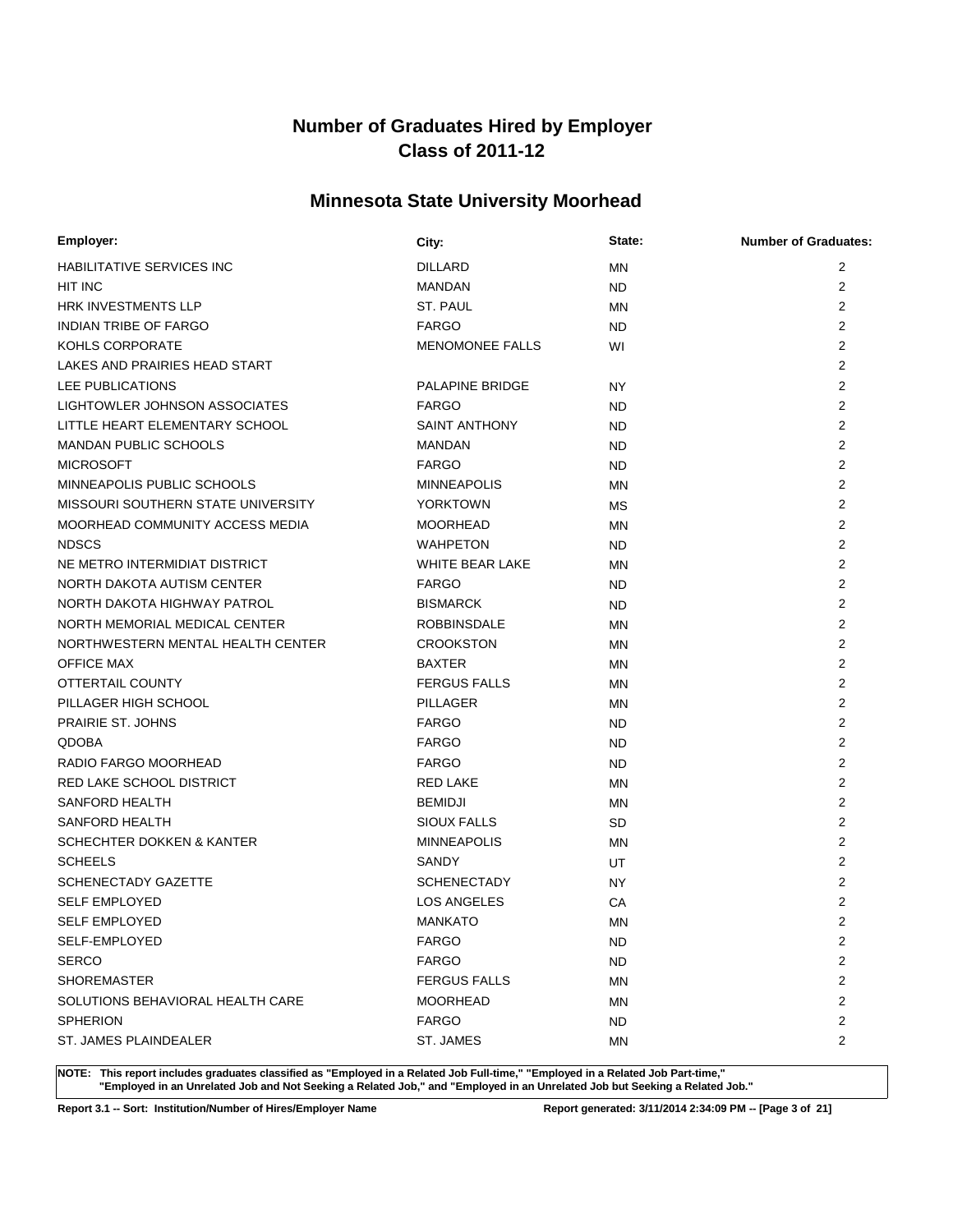# **Minnesota State University Moorhead**

| Employer:                               | City:                | State:    | <b>Number of Graduates:</b> |
|-----------------------------------------|----------------------|-----------|-----------------------------|
| STATE BANK AND TRUST                    | <b>FARGO</b>         | <b>ND</b> | 2                           |
| <b>TARGET</b>                           | <b>FARGO</b>         | ND        | $\overline{2}$              |
| THE FARGO FORUM NEWSPAPER               | <b>FARGO</b>         | <b>ND</b> | $\overline{2}$              |
| THE TOT SPOT                            | <b>FARGO</b>         | ND        | $\overline{2}$              |
| <b>TRUE NORTH STEELE</b>                | <b>FARGO</b>         | ND.       | $\overline{2}$              |
| ULEN-HITTERDAL SCHOOLS                  | ULEN                 | MN        | $\overline{2}$              |
| UNIVERSITY OF NORTH DAKOTA              | <b>GRAND FORKS</b>   | ND.       | $\overline{2}$              |
| UNIVERSITY OF OREGON                    | <b>EUGENE</b>        | <b>OR</b> | $\overline{2}$              |
| <b>WAHPETON PUBLIC SCHOOLS</b>          | WAHPETON             | ND.       | $\overline{2}$              |
| WEST CENTERAL REGIONAL JUVENILE CENTER  | <b>MOORHEAD</b>      | <b>MN</b> | $\overline{2}$              |
| WEST CENTRAL REGIONAL JUVENILE CENTER   | <b>MOORHEAD</b>      | <b>MN</b> | 2                           |
| <b>WEST FARGO PUBLIC SCHOOL</b>         | <b>WEST FARGO</b>    | ND.       | $\overline{2}$              |
| A ARGUS BETTER BOOK PUBLISHERS LLC      | <b>KERNERSVILLE</b>  | <b>NC</b> | 1                           |
| AARON SALES AND LEASE                   | <b>FARGO</b>         | ND        |                             |
| ABC INFANT DAYCARE                      | <b>MOORHEAD</b>      | <b>MN</b> |                             |
| ABERDEEN POLICE DEPARTMENT              | ABERDEEN             | <b>SD</b> |                             |
| <b>ACCENT TELEGRAPH</b>                 | <b>FARGO</b>         | <b>ND</b> |                             |
| ACCESS OF THE RED RIVER VALLEY          | <b>FARGO</b>         | <b>ND</b> |                             |
| <b>ACOUSTICS ASSOCIATES</b>             | <b>GOLDEN VALLEY</b> | <b>MN</b> |                             |
| <b>AD FARM</b>                          | <b>MILWAUKE</b>      | WI        |                             |
| ADAMS ELEMENTARY SCHOOL                 | <b>COON RAPIDS</b>   | <b>MN</b> |                             |
| ADLEVRON                                | <b>FARGO</b>         | ND.       |                             |
| ADULTS ADOPTING SPECIAL KIDS            | <b>FARGO</b>         | ND.       |                             |
| <b>AEGIS</b>                            | <b>CLARE CITY</b>    | <b>MN</b> |                             |
| AIR FORCE OFFICE OF SCIENTIFIC RESEARCH | ARLINGTON            | VA        |                             |
| AITKIN PUBLIC SCHOOL DISTRICT           | <b>AITKIN</b>        | <b>MN</b> |                             |
| ALBERT LEA AREA SCHOOLS                 | ALBERT LEA           | MN        |                             |
| ALDINE INDEPENDENT SCHOOL DISTRICT      | <b>HOUSTON</b>       | TX        |                             |
| ALEXANDRIA MINNESOTA SCHOOL DISTRICT    | ALEXANDRIA           | <b>MN</b> |                             |
| ALEXANDRIA PUBLIC SCHOOLS DISTRICT 206  | <b>ALEXANDRIA</b>    | <b>MN</b> |                             |
| ALFORD MEDIA SERVICES                   | <b>EULESS</b>        | ТX        |                             |
| <b>ALLEN EDMONDS</b>                    | <b>MINNEAPOLIS</b>   | <b>MN</b> |                             |
| <b>ALTAG</b>                            | <b>FARGO</b>         | <b>ND</b> |                             |
| ALTO CONSULTING AND TRAINING            | <b>EDINA</b>         | MN        | 1                           |
| ALTRU HEALTH SYSTEMS                    | <b>GRAND FORKS</b>   | <b>ND</b> | 1                           |
| AMERICAN CASING                         | <b>WILISTON</b>      | ND.       |                             |
| AMERICAN EQUITY MORTGAGE                | <b>MINNEAPOLIS</b>   | <b>MN</b> |                             |
| AMERICAN FAMILY INSURANCE               | <b>SIERRA VISTA</b>  | AZ        |                             |
| <b>AMERICORPS</b>                       | <b>CEDAR RAPIDS</b>  | IA        |                             |
| <b>AMERICORPS FEMA</b>                  | SACRAMENTO           | СA        | 1                           |

**NOTE: This report includes graduates classified as "Employed in a Related Job Full-time," "Employed in a Related Job Part-time," "Employed in an Unrelated Job and Not Seeking a Related Job," and "Employed in an Unrelated Job but Seeking a Related Job."**

**Report 3.1 -- Sort: Institution/Number of Hires/Employer Name Report generated: 3/11/2014 2:34:09 PM -- [Page 4 of 21]**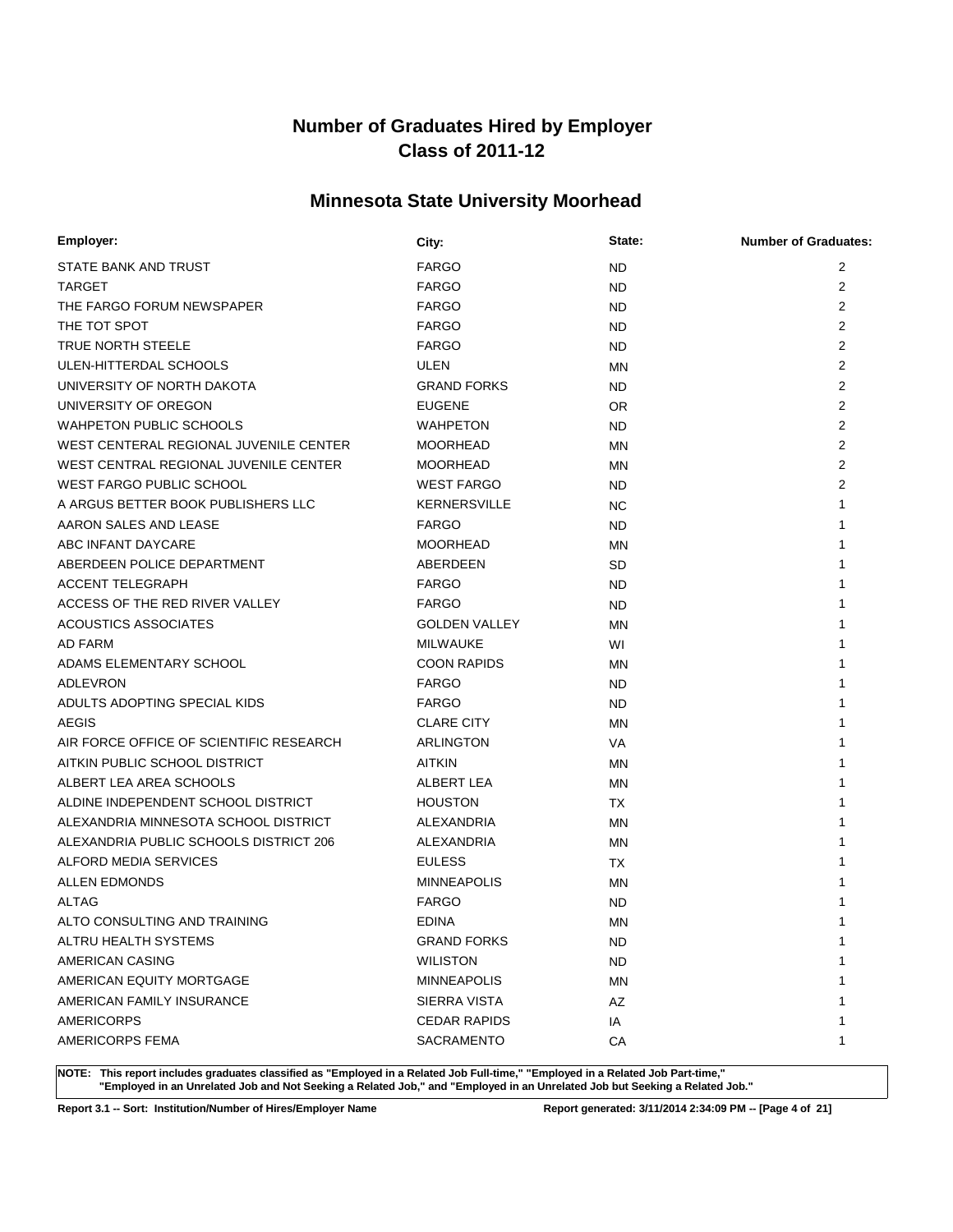# **Minnesota State University Moorhead**

| Employer:                              | City:                   | State:    | <b>Number of Graduates:</b> |
|----------------------------------------|-------------------------|-----------|-----------------------------|
| AMERILAB TECHNOLOGIES                  | <b>PLYMOUTH</b>         | ΜN        | 1                           |
| ANN CARLSON                            | <b>FARGO</b>            | ND.       | 1                           |
| ANNE CARLSON CENTER                    | <b>JAMESTOWN</b>        | ND.       |                             |
| <b>ANYTIME FITNESS</b>                 | <b>DILWORTH</b>         | MN        |                             |
| <b>ANYTIME FITNESS</b>                 | <b>MOORHEAD</b>         | ΜN        |                             |
| <b>ANYTIME FITNESS</b>                 | <b>ST. FRANCIS</b>      | ΜN        |                             |
| <b>ANYTIME FITNESS</b>                 | ST. PAUL                | ΜN        |                             |
| APAC CUSTOMER SERVICE                  | <b>FARGO</b>            | ND.       |                             |
| <b>APARTMENTS PRO</b>                  | <b>FARGO</b>            | ND.       |                             |
| APM                                    | <b>FARGO</b>            | ND.       |                             |
| <b>AQUANAUT MEDIA</b>                  | <b>MINNEAPOLIS</b>      | ΜN        |                             |
| AREA SPECIAL EDUCATION CO-OP           | <b>EAST GRAND FORKS</b> | ΜN        |                             |
| ARIZONA DEMOCRATIC PARTY               | <b>WASHINGTON</b>       | DC        |                             |
| <b>ARVICK ENTERPRISES</b>              | <b>PERHAM</b>           | ΜN        |                             |
| ASHBY PUBLIC SCHOOLS                   | ASHBY                   | ΜN        |                             |
| ASSEMBLER                              | <b>GWINER</b>           | ND        |                             |
| <b>ASTRAZENECA</b>                     | <b>FARGO</b>            | <b>ND</b> |                             |
| <b>ATOMIC LEARNING</b>                 | LITTLE FALLS            | MN        |                             |
| AUGUSTANA HEALTH CARE                  | <b>MINNEAPOLIS</b>      | MN        |                             |
| AUSTIN PUBLIC SCHOOLS                  | <b>AUSTIN</b>           | MN        |                             |
| AVERA MARSHALL REGIONAL MEDICAL CENTER | <b>MARSHALL</b>         | ΜN        |                             |
| AW COMMUNICATIONS                      | <b>PARKERS PRAIRIE</b>  | ΜN        |                             |
| <b>BADGER PUBLIC SCHOOLS</b>           | <b>BADGER</b>           | ΜN        |                             |
| <b>BAND O'FOSHO</b>                    | <b>FARGO</b>            | ND.       |                             |
| <b>BAPTIST HOME INC</b>                | <b>BISMARCK</b>         | ND.       |                             |
| <b>BARNES &amp; NOBLE</b>              | <b>FARGO</b>            | ND.       |                             |
| <b>BARNES AND NOBLE</b>                | <b>BLOOMINGTON</b>      | MN        |                             |
| <b>BARNUM PUBLIC SCHOOLS</b>           | <b>BARNUM</b>           | <b>MN</b> |                             |
| <b>BECKER COUNTY</b>                   | <b>DETROIT LAKES</b>    | ΜN        |                             |
| <b>BEGINNINGS CHILD CARE CENTER</b>    | <b>WEST FARGO</b>       | ND.       |                             |
| <b>BELL STATE BANK &amp; TRUST</b>     | <b>FARGO</b>            | ND.       |                             |
| BELLE PLAINE PUBLIC SCHOOLS            | <b>BELLE PLAINE</b>     | MN        |                             |
| BEMIDJI PIONEER NEWSPAPER              | <b>BEMIDJI</b>          | <b>MN</b> |                             |
| BERG GRAIN & PRODUCE                   | <b>FARGO</b>            | <b>ND</b> | 1                           |
| <b>BERGER LAW OFFICE</b>               | <b>FARGO</b>            | ND.       | 1                           |
| <b>BEST BUY</b>                        | <b>FARGO</b>            | <b>ND</b> |                             |
| <b>BEST SIDING COMPANY</b>             | <b>HAM LAKE</b>         | ΜN        |                             |
| <b>BEVINTEL</b>                        | <b>FARGO</b>            | <b>ND</b> |                             |
| <b>BIG MACHINE LABEL GROUP</b>         | NASHVILLE               | TN        |                             |
| <b>BIOLIFE PLASMA SERVICES</b>         | <b>MOORHEAD</b>         | MN        | 1                           |

**NOTE: This report includes graduates classified as "Employed in a Related Job Full-time," "Employed in a Related Job Part-time," "Employed in an Unrelated Job and Not Seeking a Related Job," and "Employed in an Unrelated Job but Seeking a Related Job."**

**Report 3.1 -- Sort: Institution/Number of Hires/Employer Name Report generated: 3/11/2014 2:34:09 PM -- [Page 5 of 21]**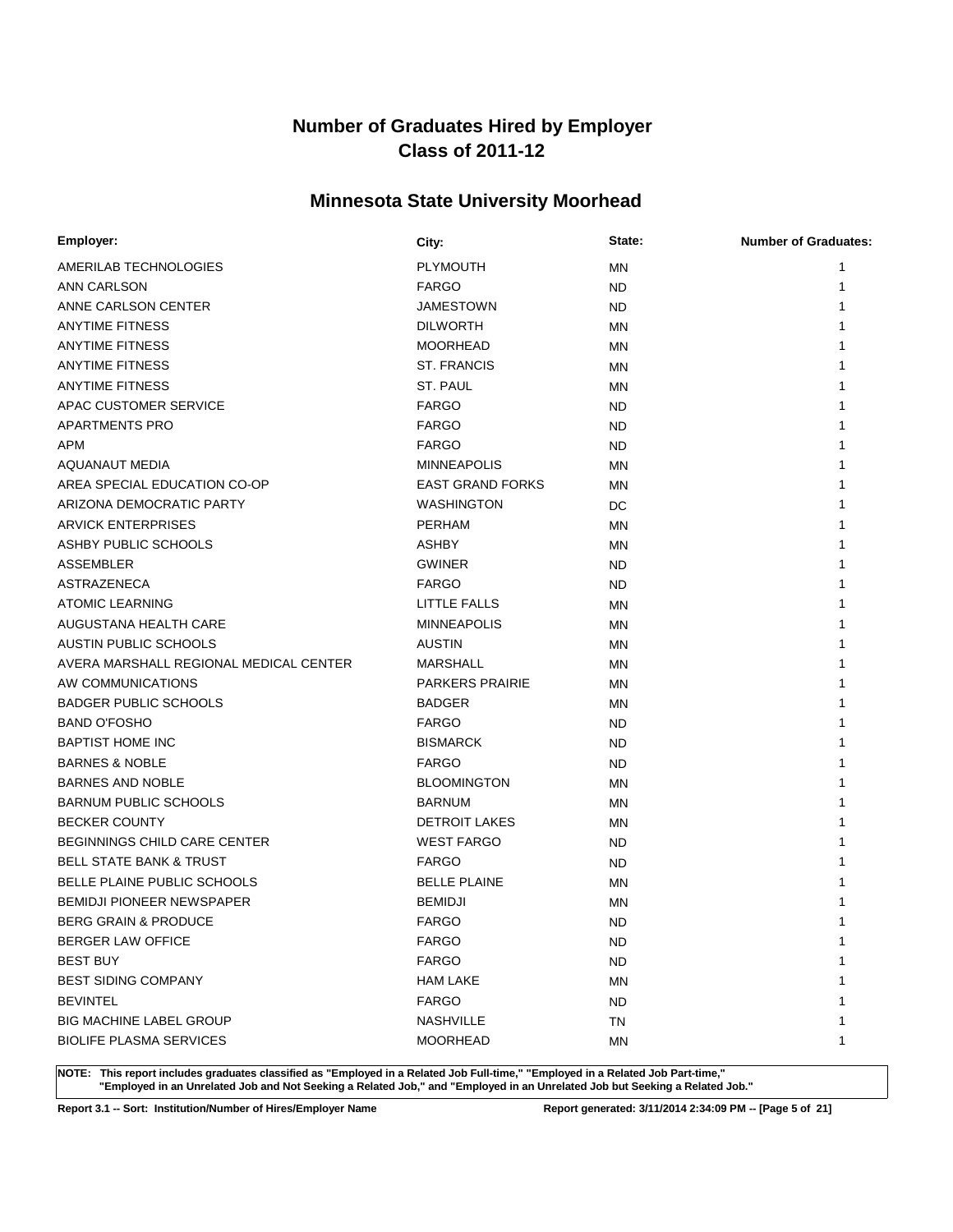# **Minnesota State University Moorhead**

| Employer:                                    | City:                | State:    | <b>Number of Graduates:</b> |
|----------------------------------------------|----------------------|-----------|-----------------------------|
| <b>BLACK RIDGE BANK</b>                      | <b>FARGO</b>         | <b>ND</b> |                             |
| <b>BLICK ART MATERIALS</b>                   | <b>EDINA</b>         | <b>MN</b> | 1                           |
| <b>BLOOMINGTON CIVIC THEATER</b>             | <b>BLOOMINGTON</b>   | <b>MN</b> |                             |
| BLUE 84                                      | <b>DETROIT LAKES</b> | MN        |                             |
| BLUE CROSS BLUE SHIELD OF MINNESOTA          | <b>MINNEAPOLIS</b>   | <b>MN</b> |                             |
| <b>BLUE SKIE INC.</b>                        | <b>DETROIT LAKES</b> | MN        |                             |
| BLUE SKY INC.                                | <b>DETROIT LAKES</b> | <b>MN</b> |                             |
| <b>BOBCAT</b>                                | <b>WEST FARGO</b>    | ND        |                             |
| <b>BOISE SCHOOL DISTRICT</b>                 | <b>BOISE</b>         | ID        |                             |
| BORDER FOODS INC                             | <b>MINNEAPOLIS</b>   | <b>MN</b> |                             |
| <b>BOTTLE BARN</b>                           | <b>MOORHEAD</b>      | <b>MN</b> |                             |
| BOZEMAN DEACONESS HOSPITAL                   | <b>BOZEMAN</b>       | МT        |                             |
| <b>BRAINARD PUBLIC SCHOOLS</b>               | <b>NISSWA</b>        | ΜN        |                             |
| <b>BRECKENRIDGE PUBLIC SCHOOLS</b>           | <b>BRECKENRIDGE</b>  | MN        |                             |
| <b>BREMER BANK</b>                           | ST. CLOUD            | <b>MN</b> |                             |
| BROWNS VALLEY CARE CENTER                    | <b>BROWNS VALLEY</b> | ND.       |                             |
| <b>BUELTEL &amp; MOSENG LAND SURVEYORS</b>   | MARSHALL             | <b>MN</b> |                             |
| <b>BUFFALO EXCHANGE</b>                      | LONG BEACH           | CA        |                             |
| BUG O NAY GE SHIG SCHOOL                     | <b>PENA</b>          | <b>MN</b> |                             |
| <b>C&amp;M SCREENPRINTING AND EMBROIDERY</b> | <b>STEWARTVILLE</b>  | <b>MN</b> |                             |
| C.H. ROBINSON                                | <b>FARGO</b>         | ND.       |                             |
| <b>CAMP TOWANDA</b>                          | <b>HONESDALE</b>     | PA        |                             |
| CAMPUS CRUSADE FOR CHRIST                    |                      |           |                             |
| CAPITAL CITY OIL                             | <b>TOPEKA</b>        | KS        |                             |
| CAPITAL CLASSICS THEATRE COMPANY             | <b>HARTFORD</b>      | <b>CT</b> |                             |
| <b>CARGILL</b>                               | <b>FARGO</b>         | ND        |                             |
| <b>CARGILL</b>                               | SAGINAW              | TX        |                             |
| <b>CARIBOU COFFEE</b>                        | <b>FARGO</b>         | ND        |                             |
| <b>CARLSON HIGHLAND CPA</b>                  |                      |           |                             |
| CARTWRIGHT SCHOOL DISTRICT                   | <b>PHOENIX</b>       | AZ        |                             |
| <b>CASE MANAGER</b>                          | <b>FARGO</b>         | ND        |                             |
| CASPER CONSTRUCTION INC                      | <b>GRAND RAPIDS</b>  | <b>MN</b> |                             |
| CASS LAKE BENA HIGH SCHOOL                   | <b>CASS LAKE</b>     | MN        |                             |
| CATHOLIC HEALTH INITIATIVES                  | <b>FARGO</b>         | <b>ND</b> | 1                           |
| <b>CCRI</b>                                  | <b>MOORHEAD</b>      | MN        | 1                           |
| <b>CCRI</b>                                  | <b>FARGO</b>         | ND.       |                             |
| CENTENNIAL ELEMENTARY SCHOOL                 | <b>BISMARCK</b>      | ND.       |                             |
| <b>CENTRA HEALTH</b>                         | <b>DETROIT LAKES</b> | ΜN        |                             |
| CENTRAL MINNESOTA CREDIT UNION               | <b>MOORHEAD</b>      | ΜN        |                             |
| CENTRAL MINNESOTA CREDIT UNION               | PERHAM               | ΜN        | 1                           |

**NOTE: This report includes graduates classified as "Employed in a Related Job Full-time," "Employed in a Related Job Part-time," "Employed in an Unrelated Job and Not Seeking a Related Job," and "Employed in an Unrelated Job but Seeking a Related Job."**

**Report 3.1 -- Sort: Institution/Number of Hires/Employer Name Report generated: 3/11/2014 2:34:09 PM -- [Page 6 of 21]**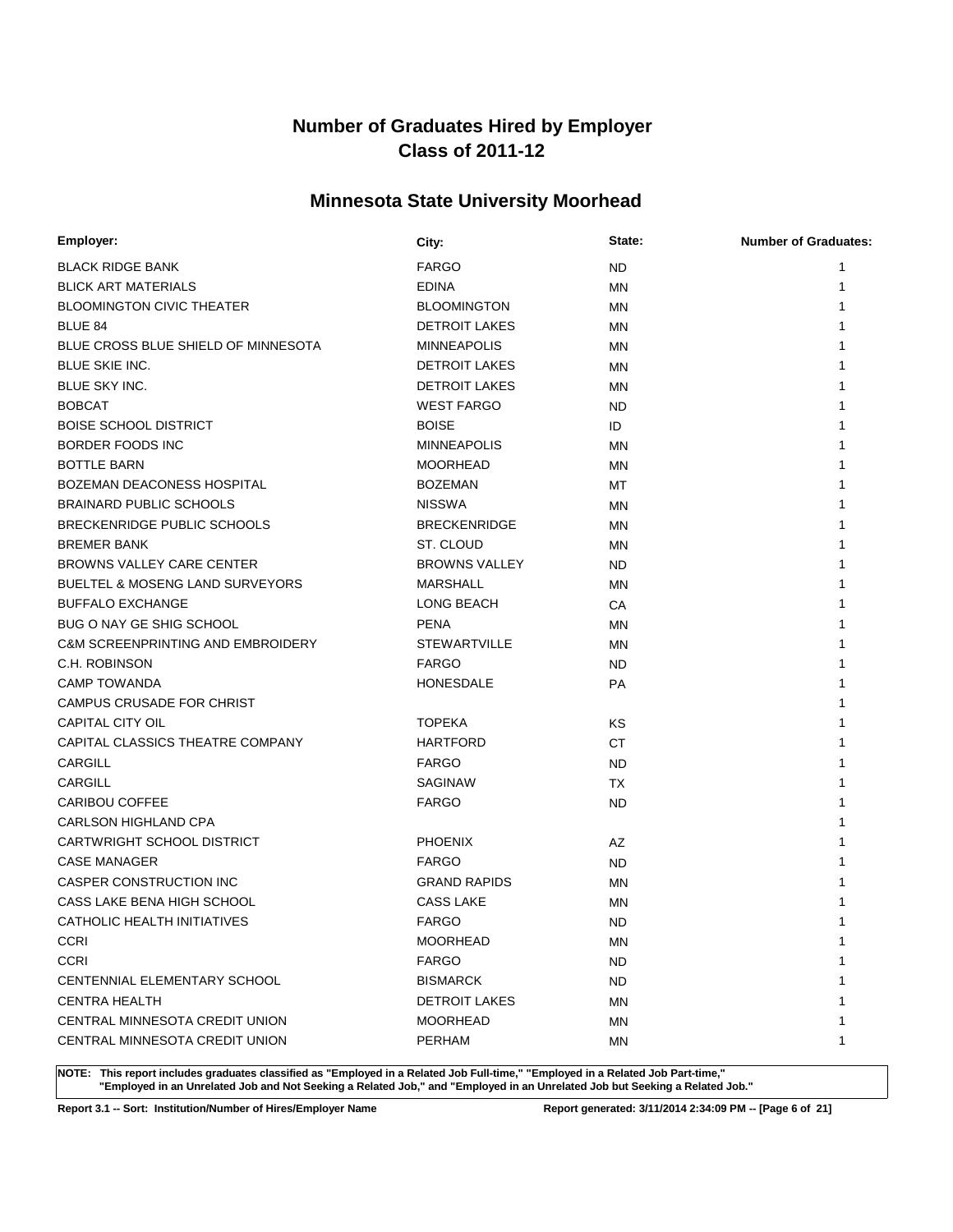# **Minnesota State University Moorhead**

| Employer:                                | City:                  | State:    | <b>Number of Graduates:</b> |
|------------------------------------------|------------------------|-----------|-----------------------------|
| CENTRAL WASHINGTON UNIVERSITY            | <b>ELLENSBURG</b>      | WA        | 1                           |
| <b>CENTRE INC</b>                        | <b>FARGO</b>           | ND.       | 1                           |
| CENTRE INC.                              | <b>FARGO</b>           | ND.       |                             |
| <b>CHARISM</b>                           | <b>FARGO</b>           | ND.       |                             |
| CHERNE CONTRACTION CORP                  | <b>EDEN PRAIRIE</b>    | ΜN        |                             |
| CHILD EVANGELISM FELLOWSHIP              | <b>WARRENTON</b>       | <b>MO</b> |                             |
| CHILDRENS COUNTRY DAY PRESCHOOL          | <b>MENDOTA HEIGHTS</b> | ΜN        |                             |
| <b>CHOICE HEALTH &amp; FITNESS</b>       | <b>GRAND FORKS</b>     | ND.       |                             |
| <b>CHURCHES UNITED</b>                   | <b>FARGO</b>           | ND.       |                             |
| CIARA DAWN INVESTMENTS                   | <b>DENVER</b>          | CO        |                             |
| CIRCLE OF LIFE ACADEMY                   | <b>WHITE EARTH</b>     | ΜN        |                             |
| <b>CITY OF MOORHEAD</b>                  | <b>MOORHEAD</b>        | ΜN        |                             |
| CLAIRE ANN SHOVER NURSERY SCHOOL         | <b>FERGUS FALLS</b>    | ΜN        |                             |
| <b>CLARK COUNTY SCHOOL DISTRICT</b>      | LAS VEGAS              | NV        |                             |
| <b>CLUB CARE</b>                         | <b>CHASKA</b>          | ΜN        |                             |
| CNH AMERICA LLC                          | <b>FARGO</b>           | ND.       |                             |
| COGNOSANTE                               | <b>FARGO</b>           | ND.       |                             |
| COLE PAPERS, INC.                        | <b>FARGO</b>           | ND.       |                             |
| <b>COLEGIO INGLES</b>                    | <b>TORREON</b>         |           |                             |
| <b>COLLEGE OF ST. BENEDICT</b>           | <b>COLLEGEVILLE</b>    | ΜN        |                             |
| <b>COMMAND SCHOOLS</b>                   | <b>RAMSEY</b>          | ΜN        |                             |
| COMMERCIAL REAL ESTATE SERVICES          | <b>FARGO</b>           | ND.       |                             |
| COMMUNITY OPTIONS, INC.                  | <b>DEVILS LAKE</b>     | ND.       |                             |
| <b>COMPETITIVE EDGE REAL ESTATE</b>      | <b>MINNEAPOLIS</b>     | MN        |                             |
| <b>COMPLETE NUTRITION</b>                | <b>FARGO</b>           | ND.       |                             |
| <b>COMPLIANCE AND SAFETY SERVICES</b>    | <b>FARGO</b>           | ND.       |                             |
| CONCORDIA CREATIVE LEARNING ACADEMY      | ST. PAUL               | ΜN        |                             |
| CONNECTIONS OF MOORHEAD                  | <b>MOORHEAD</b>        | ΜN        |                             |
| CONWAY, DEUTH & SCHMIESING               | <b>WILLMAR</b>         | ΜN        |                             |
| <b>CORELINK ADMINISTRATIVE SOLUTIONS</b> | <b>FARGO</b>           | ND.       |                             |
| CORPORATE COMMERCIAL REAL ESTATE SERVICE | <b>BLOOMINGTON</b>     | <b>MN</b> |                             |
| COURTYARD BY MARRIOTT                    | <b>MOORHEAD</b>        | MN        |                             |
| <b>COWIN AUTOMOTIVE</b>                  | <b>FARGO</b>           | <b>ND</b> |                             |
| <b>COZY NEST</b>                         | <b>BOZEMAN</b>         | МT        |                             |
| CROWN APPRAISAL INC                      | <b>MINNEAPOLIS</b>     | ΜN        | 1                           |
| <b>CROWN IRON WORKS</b>                  | <b>ROSEVILLE</b>       | ΜN        |                             |
| <b>CSM</b>                               | <b>FARGO</b>           | ND.       |                             |
| <b>CURRICULUM COORDINATOR</b>            | <b>FARGO</b>           | ND.       |                             |
| DAHL CONSULTING                          | <b>MINNEAPOLIS</b>     | ΜN        |                             |
| DAKOTA BOYS AND GIRLS RANCH              | <b>FARGO</b>           | ND.       | 1                           |

**NOTE: This report includes graduates classified as "Employed in a Related Job Full-time," "Employed in a Related Job Part-time," "Employed in an Unrelated Job and Not Seeking a Related Job," and "Employed in an Unrelated Job but Seeking a Related Job."**

**Report 3.1 -- Sort: Institution/Number of Hires/Employer Name Report generated: 3/11/2014 2:34:10 PM -- [Page 7 of 21]**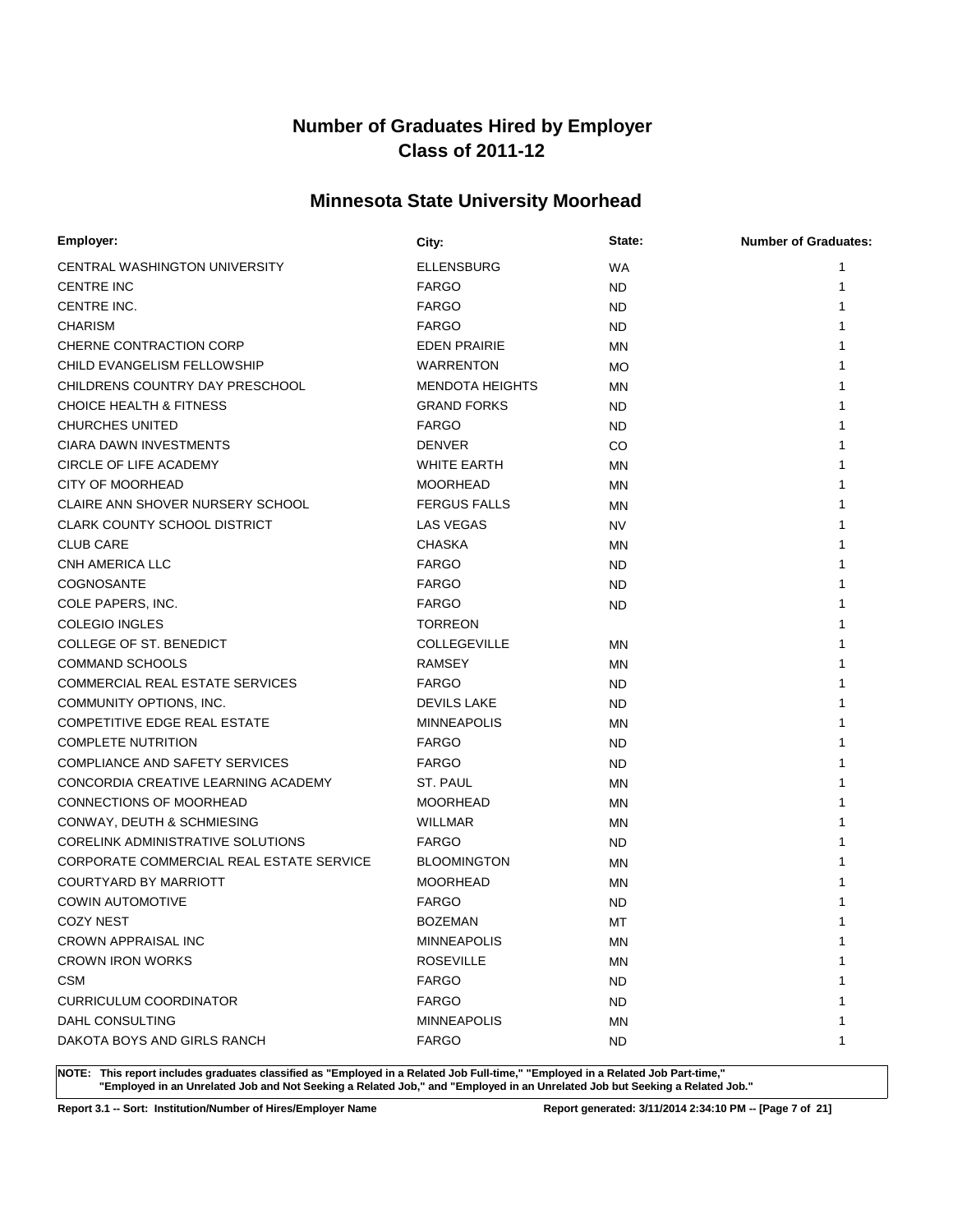# **Minnesota State University Moorhead**

| Employer:                        | City:                | State:    | <b>Number of Graduates:</b> |
|----------------------------------|----------------------|-----------|-----------------------------|
| DAKOTA PEDIATRIC DENTISTRY       | <b>FARGO</b>         | <b>ND</b> | 1                           |
| DANELLE BLOTTER                  | <b>BISMARCK</b>      | <b>ND</b> | 1                           |
| DAVID DONEHOWER FUNERAL HOME     | <b>DETROIT LAKES</b> | MN        |                             |
| <b>DAYS INN</b>                  | <b>FARGO</b>         | ND        |                             |
| <b>DC EVEREST</b>                | WAUSAU               | WI        |                             |
| <b>DEBAHLMON</b>                 | <b>CASS LAKE</b>     | MN        |                             |
| DEER RIVER PUBLIC SCHOOLS        | <b>DEER RIVER</b>    | ΜN        |                             |
| DELTA COUNTY PUBLIC SCHOOLS      | <b>DELTA</b>         | CO        |                             |
| DEPARTMENT OF HOMELAND SECURITY  | <b>FARGO</b>         | ND        |                             |
| DEPARTMENT OF VETERANS AFFAIRS   | <b>FARGO</b>         | <b>ND</b> |                             |
| DEVILS LAKE PUBLIC SCHOOLS       | <b>DEVILS LAKE</b>   | <b>ND</b> |                             |
| DIAMOND WILLIOW ASSISTANT LIVING | <b>DULUTH</b>        | <b>MN</b> |                             |
| DIANE CARLSON CENTER             | <b>FARGO</b>         | <b>ND</b> |                             |
| <b>DISNEY</b>                    | <b>MEMPHIS</b>       | TN        |                             |
| <b>DOORSTEP FARMERS</b>          | <b>CONCORD</b>       | CA        |                             |
| <b>DOUGLAS COUNTY</b>            | ALEXANDRIA           | MN        |                             |
| DOWNKAST KLOTHING                | <b>FARGO</b>         | <b>ND</b> |                             |
| DUININCKS, INC.                  | <b>PRINSBURG</b>     | MN        |                             |
| DUNN ELEMENTARY SCHOOL           | <b>ALDINE</b>        | ТX        |                             |
| E AND M CONSULTING               | <b>CHASKA</b>        | <b>MN</b> |                             |
| EAGLE VALLEY BANK                | <b>MINNEAPOLIS</b>   | MN        |                             |
| EARLIER CHILDHOOD CARE           | <b>FARGO</b>         | ND.       |                             |
| <b>EARLY EXPLORES</b>            | <b>MOORHEAD</b>      | MN        |                             |
| <b>EARLY YEARS</b>               | <b>MOORHEAD</b>      | MN        |                             |
| <b>EARLY YEARS</b>               | <b>FARGO</b>         | ND        |                             |
| <b>EASTER SEALS</b>              | <b>FARGO</b>         | <b>ND</b> |                             |
| EAU CLAIRE PUBLIC SCHOOLS        | <b>EAU CLAIRE</b>    | WI        |                             |
| <b>ECECTRA</b>                   | <b>FARGO</b>         | <b>ND</b> |                             |
| EDEN WATKINS SCHOOL DISTRICT     | <b>EDEN VALLEY</b>   | MN        |                             |
| <b>EDNARD</b>                    | <b>DICKENSON</b>     | ND.       |                             |
| EDUCATIONAL ALLIANCE OF NYC      | <b>NEW YORK CITY</b> | ΝY        |                             |
| EDWARD JONES                     | <b>TEMPE</b>         | AΖ        |                             |
| <b>EDWARD JONES INVESTMENTS</b>  | <b>FARGO</b>         | <b>ND</b> |                             |
| ELEMENTS DIET & FITNESS          | <b>FARGO</b>         | <b>ND</b> | 1                           |
| ELLICOTT MIDDLE SCHOOL           | <b>ELLICOTT</b>      | CO        | 1                           |
| <b>ELLINGSONS HEATING</b>        | ALEXANDREA           | <b>MN</b> |                             |
| <b>ELLISON COMPANY</b>           | <b>HARDWOOD</b>      | <b>ND</b> |                             |
| ELLSWORTH PUBLIC SCHOOLS         | <b>ELLSWORTH</b>     | MN        |                             |
| <b>EMBASSY SUITES</b>            | <b>OMAHA</b>         | NE.       |                             |
| <b>EMC-ISILON</b>                | <b>PLYMOUTH</b>      | MN        | 1                           |

**NOTE: This report includes graduates classified as "Employed in a Related Job Full-time," "Employed in a Related Job Part-time," "Employed in an Unrelated Job and Not Seeking a Related Job," and "Employed in an Unrelated Job but Seeking a Related Job."**

**Report 3.1 -- Sort: Institution/Number of Hires/Employer Name Report generated: 3/11/2014 2:34:10 PM -- [Page 8 of 21]**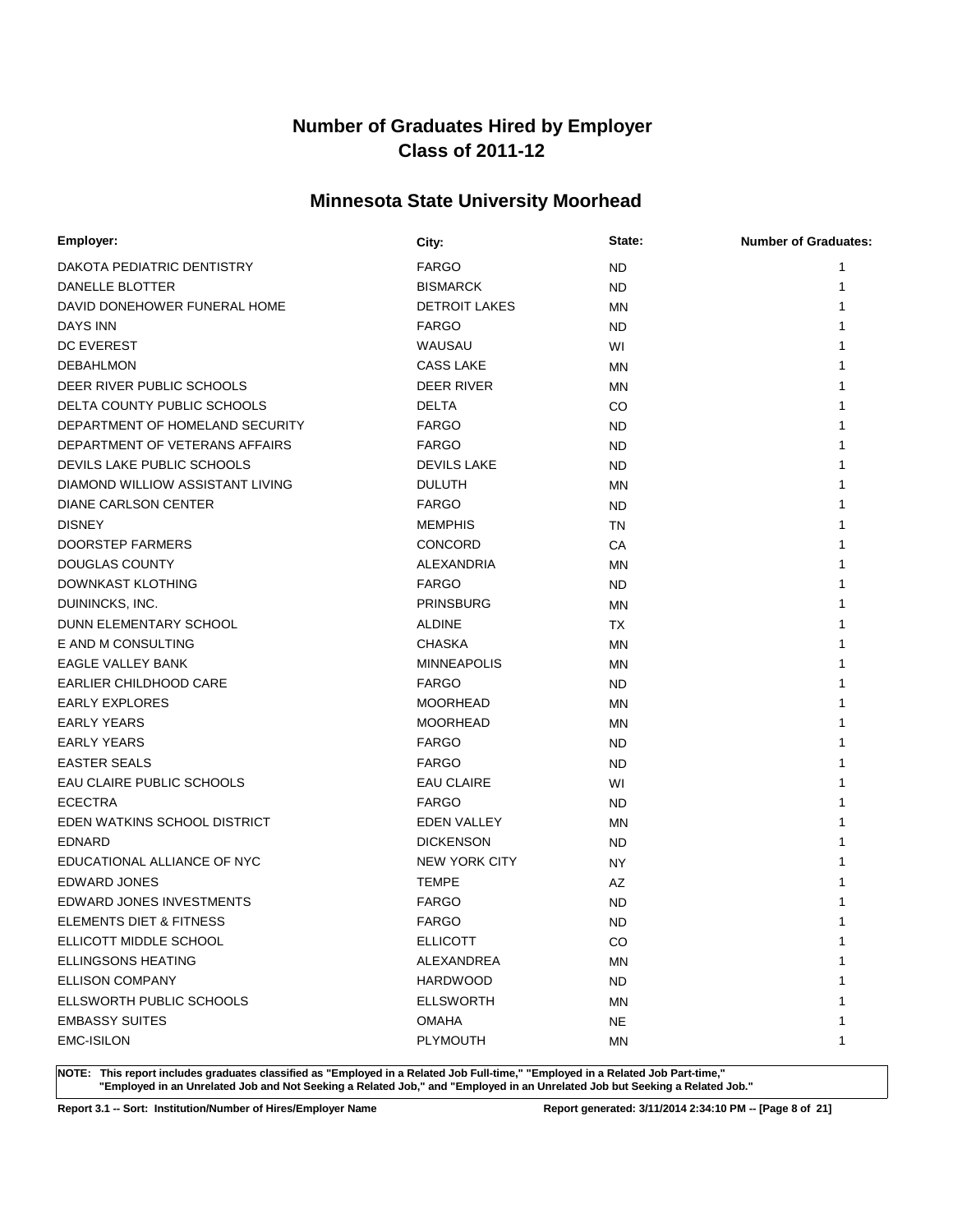# **Minnesota State University Moorhead**

| Employer:                              | City:                   | State:    | <b>Number of Graduates:</b> |
|----------------------------------------|-------------------------|-----------|-----------------------------|
| <b>ENGLISH FIRST</b>                   | TANGERANG, BANTEN IND   |           | 1                           |
| <b>ESSENTIA HEATH</b>                  | <b>FARGO</b>            | ND.       | 1                           |
| EVENTIDE AT SHEYENNE CROSSING          | <b>FARGO</b>            | ND.       |                             |
| <b>EVENTIDE NURSING</b>                | <b>MOORHEAD</b>         | ΜN        |                             |
| <b>EVENTIDE NURSING HOME</b>           | <b>MOORHEAD</b>         | <b>MN</b> |                             |
| EVOLUTION1                             | <b>FARGO</b>            | ND.       |                             |
| <b>FABER BUILDING &amp; SUPPLY</b>     | <b>WATKINS</b>          | ΜN        |                             |
| <b>FABRICATORS UNLIMITED</b>           | <b>FARGO</b>            | ND.       |                             |
| <b>FAIRVIEW HOSPITAL</b>               | <b>MINNEAPOLIS</b>      | MN        |                             |
| <b>FAIRVIEW LAKES MEDICAL CENTER</b>   | <b>WYOMING</b>          | MN        |                             |
| <b>FALCON SCHOOL DISTRICT 49</b>       | <b>COLORADO SPRINGS</b> | CO        |                             |
| <b>FAMILY WELLNESS</b>                 | <b>FARGO</b>            | ND.       |                             |
| <b>FARGO CATHOLIC SCHOOLS NETWORK</b>  | <b>FARGO</b>            | ND.       |                             |
| <b>FARGO FLATS</b>                     | <b>FARGO</b>            | ND.       |                             |
| FARGO NORTH HIGH SCHOOL                | <b>FARGO</b>            | <b>ND</b> |                             |
| <b>FARGO POLICE</b>                    | <b>FARGO</b>            | <b>ND</b> |                             |
| <b>FARGO PUBLIC SCHOOL</b>             | <b>FARGO</b>            | ND.       |                             |
| FARGO PUBLIC SCHOOL DISTRICT           | <b>FARGO</b>            | ND.       |                             |
| <b>FARGO SOUTH HIGH SCHOOL</b>         | <b>FARGO</b>            | ND.       |                             |
| <b>FARIBAULT PUBLIC SCHOOLS</b>        | <b>FARIBAULT</b>        | MN        |                             |
| FEDERAL DEPOSIT INSURANCE CORPORATION  | <b>GRAND FORKS</b>      | ND.       |                             |
| <b>FEDEX</b>                           | <b>FARGO</b>            | ND.       |                             |
| <b>FEDEX GROUND</b>                    | <b>FARGO</b>            | ND.       |                             |
| <b>FELTON HIGH SCHOOL</b>              | GWENDLYN                | ΜN        |                             |
| FERGUS FALLS AREA CHAMBER OF COMMERACE | <b>FERGAS FALLS</b>     | ΜN        |                             |
| FERGUS FALLS PUBLIC SCHOOLS            | <b>FERGUS FALLS</b>     | MN        |                             |
| FERTILE-BELTRAMI SCHOOL DISTRICT       | <b>FERTILE</b>          | ΜN        |                             |
| FIEBIGER, SWANSON, WEST & CO., PLLP    | <b>FARGO</b>            | ND.       |                             |
| <b>FINANCIAL STRATEGIES GROUP</b>      | <b>FARGO</b>            | ND.       |                             |
| FITNESS 19                             | <b>LAKEVILLE</b>        | <b>MN</b> |                             |
| <b>FLOE INTERNATIONAL</b>              | <b>MCGREGOR</b>         | MN        |                             |
| FLORENTINE SITE DISTRICT               | <b>FLORENTINE</b>       | AZ        |                             |
| FORD MOTOR COMPANY                     | <b>DEARBORN</b>         | MI        |                             |
| FORT CROSS AMERICA                     | <b>MINNEAPOLIS</b>      | <b>MN</b> |                             |
| FORUM COMMUNICATION                    | <b>FARGO</b>            | <b>ND</b> | 1                           |
| FORUM COMMUNICATIONS                   | <b>FARGO</b>            | <b>ND</b> |                             |
| FORUM COMMUNICATIONS COMPANY           | <b>FARGO</b>            | <b>ND</b> |                             |
| <b>FORWARD OREGON</b>                  | PORTLAND                | <b>OR</b> |                             |
| <b>FOX SPORTS NORTH</b>                | <b>MINNEAPOLIS</b>      | <b>MN</b> |                             |
| <b>FRAISER LTD</b>                     | <b>FARGO</b>            | <b>ND</b> | 1                           |

**NOTE: This report includes graduates classified as "Employed in a Related Job Full-time," "Employed in a Related Job Part-time," "Employed in an Unrelated Job and Not Seeking a Related Job," and "Employed in an Unrelated Job but Seeking a Related Job."**

**Report 3.1 -- Sort: Institution/Number of Hires/Employer Name Report generated: 3/11/2014 2:34:10 PM -- [Page 9 of 21]**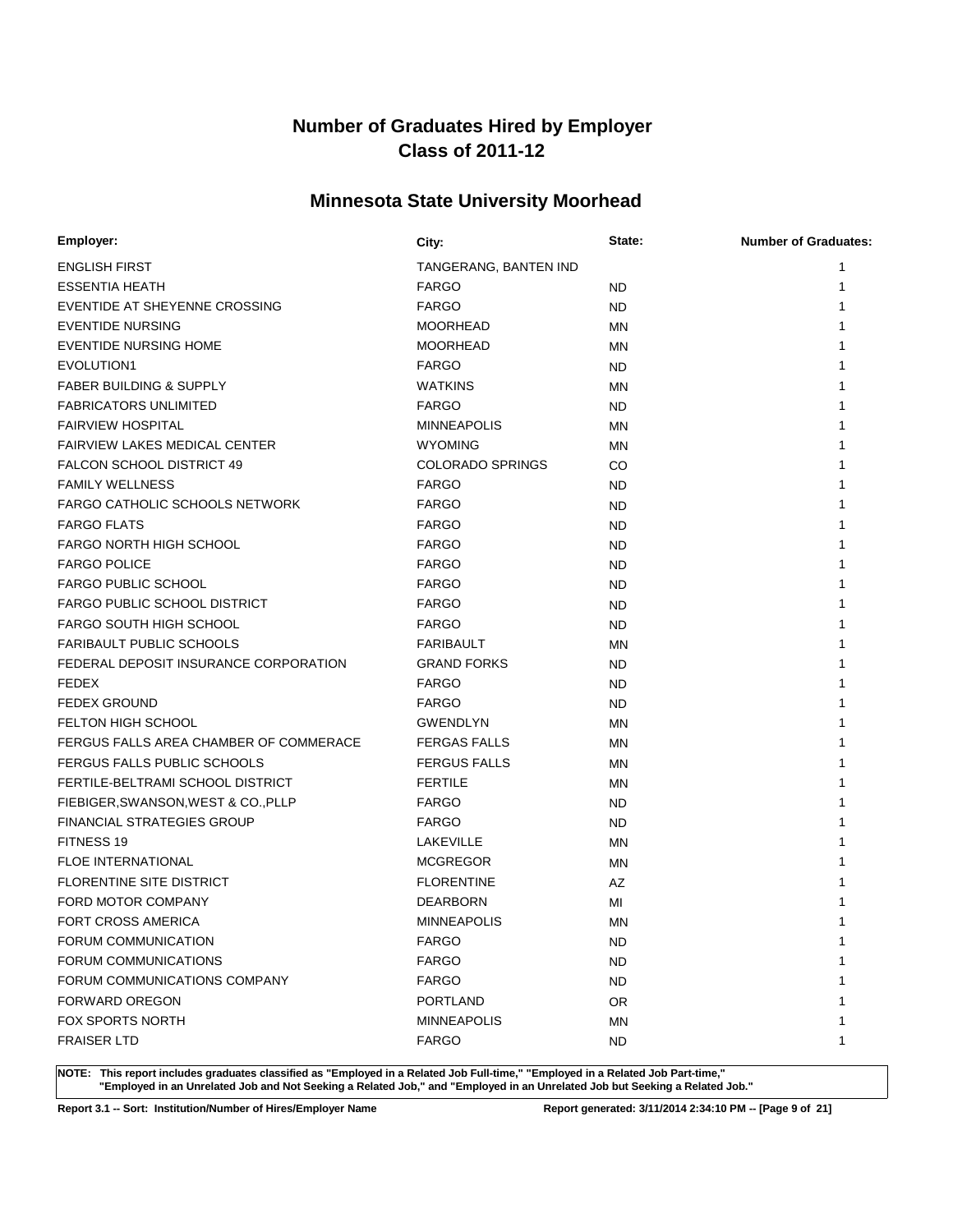# **Minnesota State University Moorhead**

| Employer:                               | City:                   | State:    | <b>Number of Graduates:</b> |
|-----------------------------------------|-------------------------|-----------|-----------------------------|
| <b>FRANKE AND FIORELLA</b>              |                         |           | 1                           |
| <b>FRASER</b>                           | <b>FARGO</b>            | ND        | 1                           |
| <b>FRASER CHILDCARE</b>                 | <b>FARGO</b>            | ND        |                             |
| <b>FRASIER LTD</b>                      | <b>FARGO</b>            | ND        |                             |
| <b>FRAZEE HIGH SCHOOL</b>               | FRAZEE                  | MN        |                             |
| FREDERICK AREA SCHOOL DISTRICT          | <b>FREDERICK</b>        | <b>SD</b> |                             |
| <b>FREEDOM ELEMENTARY</b>               | <b>FARGO</b>            | <b>ND</b> |                             |
| <b>FREELANCE</b>                        | <b>FARGO</b>            | ND        |                             |
| <b>FREELANCING</b>                      | <b>MINNEAPOLIS</b>      | ΜN        |                             |
| <b>FRIENDSHIP INC</b>                   | <b>FARGO</b>            | ND.       |                             |
| <b>FRIENDSHIP VENTURES</b>              | ANNANDALE               | MN        |                             |
| <b>G AND A CONSTRUCTION</b>             | <b>FARGO</b>            | ND        |                             |
| <b>GANNETT LOCAL</b>                    | <b>PHOENIX</b>          | AZ        |                             |
| <b>GAP KIDS</b>                         | <b>FARGO</b>            | ND        |                             |
| <b>GARY COUNTY SCHOOL DISTRICT</b>      | <b>JUNCTION CITY</b>    | KS        |                             |
| <b>GEA PROCESS ENGINEERING</b>          | <b>HUDSON</b>           | WI        |                             |
| <b>GENERAL MILLS</b>                    | <b>GOLDEN VALLEY</b>    | ΜN        |                             |
| <b>GENEVA CAPITAL LLC</b>               | ALEXANDRIA              | ΜN        |                             |
| <b>GG BUTTON CO</b>                     | <b>MINNEAPOLIS</b>      | ΜN        |                             |
| GJESDAHL LAW P.C.                       | <b>FARGO</b>            | ND        |                             |
| <b>GLENDALOUGH STATE PARK</b>           | <b>BATTLE LAKE</b>      | ΜN        |                             |
| <b>GOLDMARK</b>                         | <b>FARGO</b>            | ND.       |                             |
| <b>GOLDMARK PROPERITIES</b>             | <b>FARGO</b>            | ND.       |                             |
| <b>GOLD'S GYM</b>                       | <b>COLORADO SPRINGS</b> | CO        |                             |
| <b>GRANDMA'S PLACE INC</b>              | <b>CRYSTAL</b>          | ΜN        |                             |
| <b>GRANITE FALLS MUNICIPAL HOSPITAL</b> | <b>GRANITE FALLS</b>    | MN        |                             |
| <b>GREAT PLAINS FOOD BANK</b>           | <b>FARGO</b>            | ND        |                             |
| <b>GREAT WESTERN BANK</b>               | <b>SIOUX FALLS</b>      | SD        |                             |
| <b>GREEN PLAINS</b>                     | <b>FERGUS FALLS</b>     | MN        |                             |
| <b>HABITAT FOR HUMANITY</b>             | <b>TACOMA</b>           | <b>WA</b> |                             |
| HANCOCK PUBLIC SCHOOLS                  | <b>HANCOCK</b>          | ΜN        |                             |
| <b>HANOVER ACCESSORIES</b>              | <b>MINNEAPOLIS</b>      | MN        |                             |
| <b>HAPPY DAYS CHILDCARE</b>             | <b>FARGO</b>            | ND        |                             |
| <b>HARPERCOLLINS</b>                    | <b>NEW YORK</b>         | <b>NY</b> | 1                           |
| HEALTHCARE APPLICATION TRAINING COORD.  | <b>FARGO</b>            | <b>ND</b> | 1                           |
| <b>HEALTHEAST</b>                       |                         |           | 1                           |
| <b>HEART OF AMERICA GROUP</b>           | <b>MOLINE</b>           | IL.       |                             |
| <b>HEARTLAND AEA</b>                    | <b>JOHNSTON</b>         | IA        |                             |
| <b>HENDLIN</b>                          | <b>MINNEAPOLIS</b>      | ΜN        | 1                           |
| HENNEPIN COUNTY ADULT CORRECTION        | <b>PLYMOUTH</b>         | ΜN        | 1                           |

**NOTE: This report includes graduates classified as "Employed in a Related Job Full-time," "Employed in a Related Job Part-time," "Employed in an Unrelated Job and Not Seeking a Related Job," and "Employed in an Unrelated Job but Seeking a Related Job."**

**Report 3.1 -- Sort: Institution/Number of Hires/Employer Name Report generated: 3/11/2014 2:34:10 PM -- [Page 10 of 21]**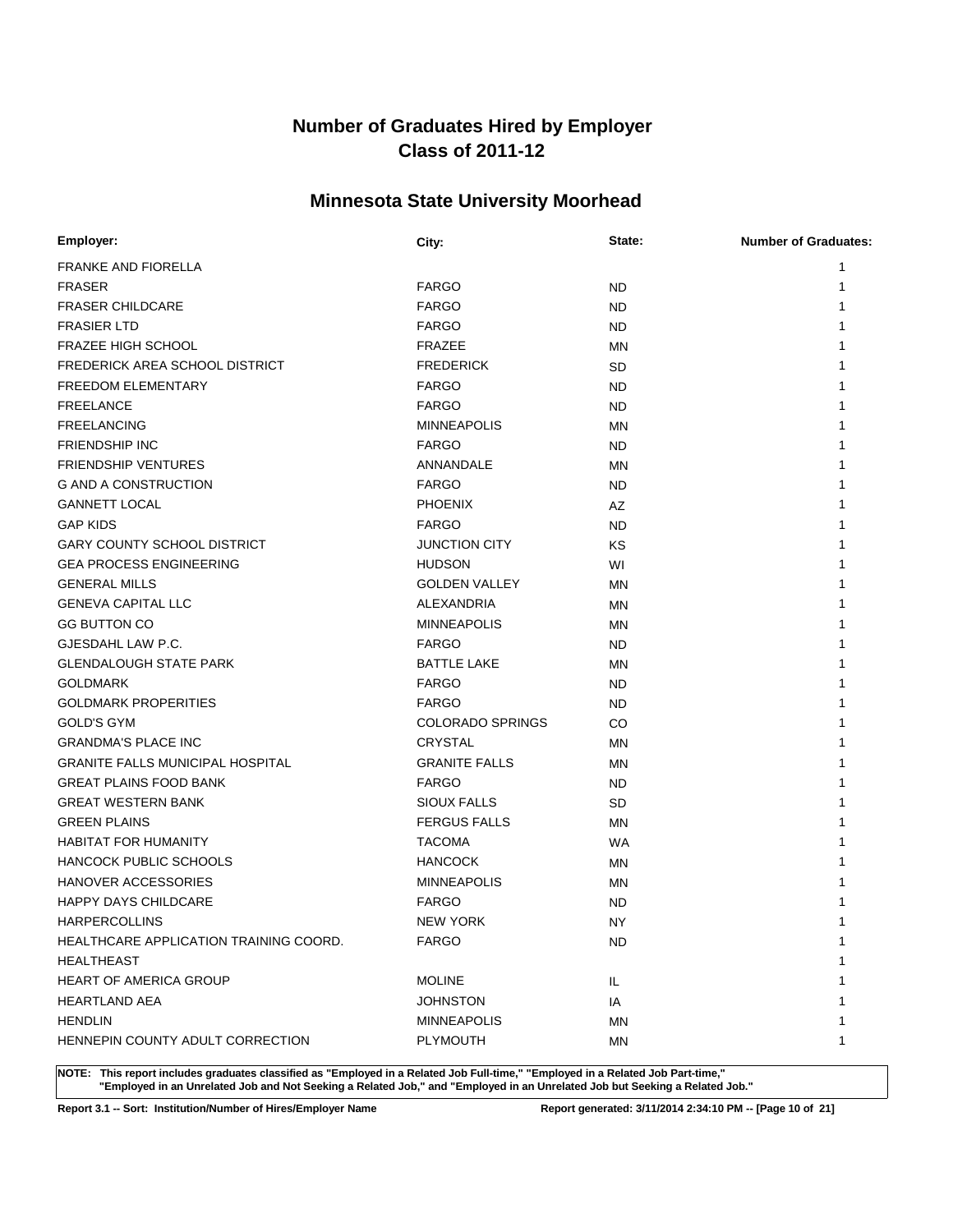# **Minnesota State University Moorhead**

| Employer:                         | City:                | State:    | <b>Number of Graduates:</b> |
|-----------------------------------|----------------------|-----------|-----------------------------|
| HENNEPIN COUNTY MEDICAL CENTER    | <b>MINNEAPOLIS</b>   | MN        | 1                           |
| HENNEPIN COUNTY SHERIFF'S OFFICE  | <b>MINEAPOLIST</b>   | ΜN        |                             |
| <b>HENNING ISD 545</b>            | <b>HENNING</b>       | MN        |                             |
| <b>HENNING PUBLIC SCHOOLS</b>     | <b>HENNING</b>       | ΜN        |                             |
| <b>HERBERGERS</b>                 | ALEXANDRIA           | MN        |                             |
| <b>HIGH PLAINS READER</b>         | <b>FARGO</b>         | ND        |                             |
| <b>HILTON GARDEN INN</b>          | <b>FARGO</b>         | ND.       |                             |
| HINCKLEY SCHOOL DISTRICT          | <b>HINCKLEY</b>      | <b>MN</b> |                             |
| HIWAY FEDERAL CREDIT UNION        | <b>MINNEAPOLIS</b>   | MN        |                             |
| <b>HOBBY LOBBY</b>                | <b>FARGO</b>         | ND.       |                             |
| HOLLYWOOD BOWL PRODUCTION OF RENT | <b>HOLLYWOOD</b>     | СA        |                             |
| HOLY TRINITY CATHOLIC SCHOOL      | <b>PIERZ</b>         | MN        |                             |
| <b>HOME DEPOT</b>                 | <b>FARGO</b>         | ND.       |                             |
| <b>HONEYWELL</b>                  | <b>GOLDEN VALLEY</b> | ΜN        |                             |
| HONEYWELL INC.                    | <b>GOLDEN VALLEY</b> | MN        |                             |
| <b>HOPE KIDS</b>                  | <b>FARGO</b>         | ND        |                             |
| HOPE LUTHERAN CHURCH              | <b>FARGO</b>         | ND        |                             |
| <b>HORTY ELVING</b>               | <b>MINNEAPOLIS</b>   | ΜN        |                             |
| HOSPICE OF THE RED RIVER VALLEY   | <b>FARGO</b>         | ND        |                             |
| <b>HOSPITALITY BUILDERS INC</b>   | ABERDEEN             | SD        |                             |
| <b>HOTEL DONALDSON</b>            | <b>FARGO</b>         | ND        |                             |
| <b>HOUSE OF GLASS</b>             | ABERDEEN             | <b>SD</b> |                             |
| <b>HUSS APPRAISALS</b>            | <b>MOORHEAD</b>      | ΜN        |                             |
| <b>IDS 599</b>                    | <b>FERTILE</b>       | ΜN        |                             |
| <b>IMAGETREND</b>                 | LAKEVILLE            | MN        |                             |
| IMAGINATION PLAY, INC.            | <b>MOORHEAD</b>      | ΜN        |                             |
| IN FOOD MARKETING AND DESIGN      | <b>MINNEAPOLIS</b>   | MN        |                             |
| IND. SCHOOL DISTRICT 206          | ALEXANDRIA           | ΜN        |                             |
| INDUSTRIAL BUILDERS INC           | <b>WEST FARGO</b>    | ND.       |                             |
| <b>INITIO ADVERTISING</b>         | <b>MINNEAPOLIS</b>   | ΜN        |                             |
| INTEGREON MANAGED SLOUTIONS       | <b>FARGO</b>         | ND        |                             |
| INTEGREON MANAGED SOLUTIONS       | <b>FARGO</b>         | ND        |                             |
| INTEGRITY WINDOWS AND DOORS       | <b>FARGO</b>         | ND        |                             |
| <b>INTERAC</b>                    | YONEZANA-SHI         |           |                             |
| <b>IRBY TOOL AND SAFETY</b>       | <b>FARGO</b>         | <b>ND</b> | 1                           |
| <b>IRONWILL INTERNATIONAL</b>     | <b>BLOOMINGTON</b>   | <b>MN</b> |                             |
| ISD 112                           | CHANHASSEN           | <b>MN</b> |                             |
| <b>ISD 206</b>                    | ALEXANDRIA           | <b>MN</b> |                             |
| <b>ISD 423</b>                    | <b>HUTCHINSON</b>    | <b>MN</b> |                             |
| <b>IWCO DIRECT</b>                | CHANHASSEN           | <b>MN</b> | 1                           |

**NOTE: This report includes graduates classified as "Employed in a Related Job Full-time," "Employed in a Related Job Part-time," "Employed in an Unrelated Job and Not Seeking a Related Job," and "Employed in an Unrelated Job but Seeking a Related Job."**

**Report 3.1 -- Sort: Institution/Number of Hires/Employer Name Report generated: 3/11/2014 2:34:10 PM -- [Page 11 of 21]**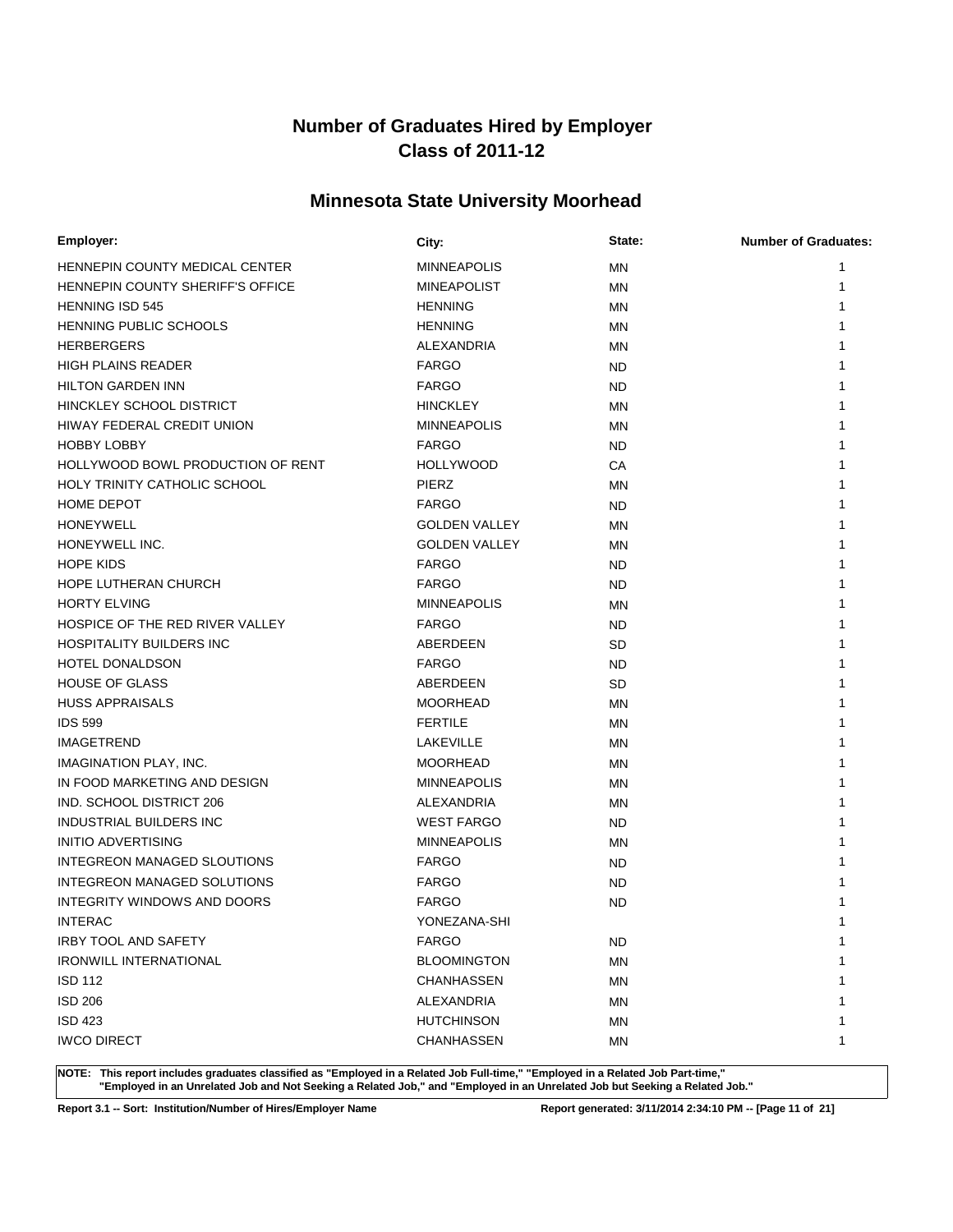# **Minnesota State University Moorhead**

| Employer:                            | City:                   | State:    | <b>Number of Graduates:</b> |
|--------------------------------------|-------------------------|-----------|-----------------------------|
| J.L. BEERS                           | <b>BISMARCK</b>         | <b>ND</b> | 1                           |
| <b>JADE PRESENTS</b>                 | <b>FARGO</b>            | <b>ND</b> | 1                           |
| <b>JCP</b>                           | ST. CLOUD               | MN        |                             |
| <b>JCPENNEY</b>                      | <b>FARGO</b>            | ND        |                             |
| <b>JOHN DEERE</b>                    | <b>FARGO</b>            | <b>ND</b> |                             |
| JOHN DEERE ELECTRONIC SOLUTIONS      | <b>FARGO</b>            | ND        |                             |
| <b>JOHN SCHORNACK</b>                | <b>PERHAM</b>           | MN        |                             |
| JORDAN PUBLIC SCHOOLS                | <b>JORDAN</b>           | MN        |                             |
| <b>JOS A BANKS</b>                   | <b>WEST SPRINGFIELD</b> | МA        |                             |
| <b>JURDALL CUSTOM HOMES</b>          | <b>FARGO</b>            | ND        |                             |
| K & L CONSTRUCTIN COMPANY            | <b>FARGO</b>            | ND        |                             |
| KADRMAS, LEE & JACKSON               | <b>FARGO</b>            | ND        |                             |
| <b>KELLY SERVICES</b>                | <b>FARGO</b>            | <b>ND</b> |                             |
| KENNELLY AND OKEEFFE                 | <b>FARGO</b>            | <b>ND</b> |                             |
| <b>KENS SANITATION</b>               | <b>WEST FARGO</b>       | <b>ND</b> |                             |
| <b>KIA OF FARGO</b>                  | <b>FARGO</b>            | <b>ND</b> |                             |
| <b>KIEFERS</b>                       | <b>FARGO</b>            | <b>ND</b> |                             |
| KIEWIT CONTRACTING                   | <b>DENVER</b>           | CO        |                             |
| KINDRED FAMILY SERVICES              | <b>FERGUS FALLS</b>     | MN        |                             |
| KLJ                                  | <b>FARGO</b>            | ND        |                             |
| <b>KLN ENTERPRISES</b>               | <b>PERHAM</b>           | MN        |                             |
| <b>KNUTE-NELSON</b>                  |                         |           |                             |
| <b>KOLT NEWS</b>                     | <b>SIOUX FALLS</b>      | <b>SD</b> |                             |
| KVRR FOX                             | <b>FARGO</b>            | ND        |                             |
| <b>KVRR FOX NEWS</b>                 | <b>FARGO</b>            | <b>ND</b> |                             |
| KVRR FOX TV                          | <b>FARGO</b>            | ND        |                             |
| <b>KWIK TRIP</b>                     | <b>RED WING</b>         | MN        |                             |
| <b>L&amp;L DISTRIBUTING</b>          | <b>FARGO</b>            | ND        |                             |
| LAC QUI PARLE VALLEY SCHOOL DISTRICT | <b>MADISON</b>          | MN        |                             |
| <b>LAKE AGASSIZ LIBRARY</b>          | <b>MOORHEAD</b>         | MN        |                             |
| LAKE OF THE WOODS                    | <b>BAUDETTE</b>         | MN        |                             |
| LAKE REGION SPECIAL EDUCATION        | <b>DEVILS LAKE</b>      | <b>ND</b> |                             |
| LAKES AND PRAIRIES HEAD START        | <b>MOORHEAD</b>         | MN        |                             |
| <b>LAKESHIRTS</b>                    | <b>DETROIT LAKES</b>    | <b>MN</b> | 1                           |
| LAKEWOOD HEALTH SYSTEMS              | <b>STAPLES</b>          | MN        | 1                           |
| <b>LANDY MARKETING</b>               | <b>DEERFIELD BEACH</b>  | FL.       |                             |
| LAQUINTA                             | <b>FARGO</b>            | ND.       |                             |
| LARIMORE PUBLIC SCHOOLS              | LARIMORE                | ND.       |                             |
| LEADERSHIP INSTITUTE                 | <b>WASHINGTON</b>       | DC        |                             |
| <b>LEGACY PHOTOGRAPHY</b>            | <b>FARGO</b>            | ND.       | 1                           |

**NOTE: This report includes graduates classified as "Employed in a Related Job Full-time," "Employed in a Related Job Part-time," "Employed in an Unrelated Job and Not Seeking a Related Job," and "Employed in an Unrelated Job but Seeking a Related Job."**

**Report 3.1 -- Sort: Institution/Number of Hires/Employer Name Report generated: 3/11/2014 2:34:10 PM -- [Page 12 of 21]**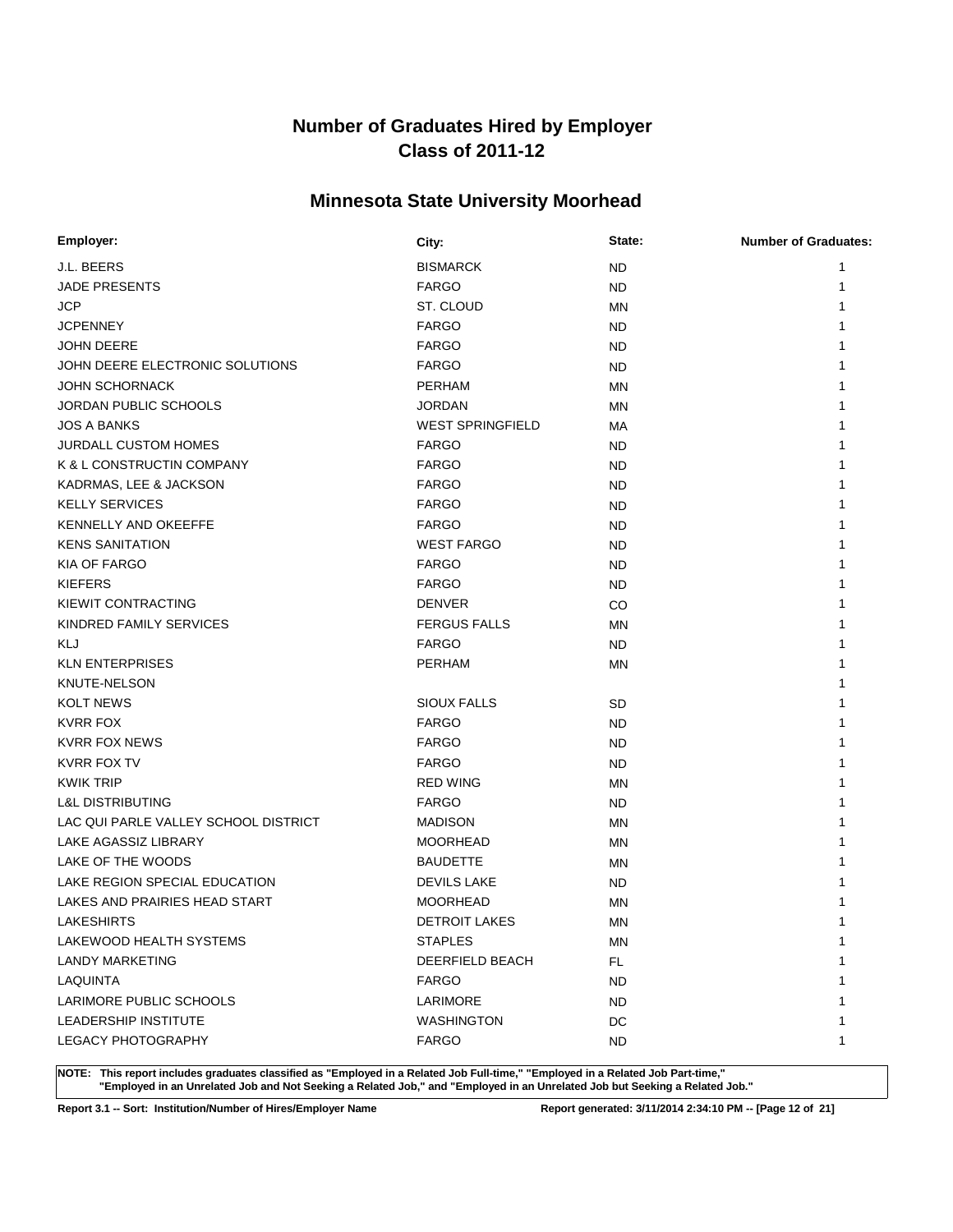# **Minnesota State University Moorhead**

| Employer:                                | City:                 | State:    | <b>Number of Graduates:</b> |
|------------------------------------------|-----------------------|-----------|-----------------------------|
| LEGAL PROFESSIONIALS LTD                 | <b>FARGO</b>          | ND.       | 1                           |
| LEONE'S BUILDING SERVICES                | <b>MINNETONKA</b>     | <b>MN</b> | 1                           |
| LIFE CHURCH                              | <b>FERGUS FALLS</b>   | ΜN        |                             |
| LIFETIME FITNESS                         | <b>MAPLE GROVE</b>    | MN        |                             |
| LIFETIME FITNESS                         | <b>FARGO</b>          | ND.       |                             |
| LIL' BLOOMERS                            | <b>FARGO</b>          | ND.       |                             |
| LINCOLN PUBLIC SCHOOLS                   | <b>LINCOLN</b>        | <b>NE</b> |                             |
| LINK IT BUSINESS SOLUTIONS               | MILBANK               | SD        |                             |
| LISBON PUBLIC SCHOOLS                    | <b>LISBON</b>         | ND.       |                             |
| LITTLE FALLS COMMUNITY COLLEGE           | LITTLE FALLS          | <b>MN</b> |                             |
| <b>LIZARD ISLAND</b>                     | <b>SYDNEY</b>         |           |                             |
| <b>LMFT SERVICE CENTER</b>               | <b>FARGO</b>          | ND.       |                             |
| LUTHER FAMILY FORD                       | <b>FARGO</b>          | ND.       |                             |
| LUTHERAN SOCIAL SERVICES OF NORTH DAKOTA | <b>FARGO</b>          | <b>ND</b> |                             |
| <b>LYNDON INSTITUTE</b>                  | <b>LYNDON</b>         | <b>VT</b> |                             |
| M CAM                                    | <b>MOORHEAD</b>       | MN        |                             |
| <b>M STATE</b>                           | <b>DETROIT LAKES</b>  | MN        |                             |
| <b>M STATE</b>                           | <b>MOORHEAD</b>       | MN        |                             |
| <b>MACYS</b>                             | <b>GREENVILLE</b>     | SC        |                             |
| <b>MAGENIC TECHNOLOGIES</b>              | <b>ST. LOUIS PARK</b> | MN        |                             |
| MAGICHAT DESIGN AND MARKETING            | <b>FARGO</b>          | ND.       |                             |
| <b>MAINS'L</b>                           | <b>BLAINE</b>         | <b>MN</b> |                             |
| MAINTENANCE ENGINEERING LTD              | <b>FARGO</b>          | ND.       |                             |
| MAPLE GROVE HOSPITAL                     | <b>MAPLE GROVE</b>    | <b>MN</b> |                             |
| <b>MARCH OF DIMES</b>                    | <b>FARGO</b>          | ND.       |                             |
| MARSHALL PUBLIC SCHOOLS                  | <b>MARSHALL</b>       | MN        |                             |
| <b>MARTIN MECHANICAL DESIGN</b>          | <b>FARGO</b>          | ND.       |                             |
| <b>MARTIN WILLIAMS</b>                   | <b>MINNEAPOLIS</b>    | MN        |                             |
| MARY OF LOURDES ELEMENTARY               | <b>LITTLE FALLS</b>   | MN        |                             |
| MATERNITY                                | <b>CHICAGO</b>        | IL.       |                             |
| <b>MAURICES</b>                          | <b>FARGO</b>          | ND.       |                             |
| <b>MAX TRAINING</b>                      | <b>MOORHEAD</b>       | MN        |                             |
| <b>MAYVILLE STATE UNIVERSITY</b>         | <b>MAYVILLE</b>       | <b>ND</b> |                             |
| MCKENZIE COUNTY SCHOOL DISTRICT          | <b>WATFORD CITY</b>   | <b>ND</b> | 1                           |
| MEDICAL CENTER OF AURORA                 | <b>AURORA</b>         | CO        | 1                           |
| <b>MERCY HOSPITAL</b>                    | <b>COON RAPIDS</b>    | ΜN        |                             |
| METROPOLITAN MECHANICAL CONTRACTORS      | <b>MINNEAPOLIS</b>    | ΜN        |                             |
| <b>MICHEALS</b>                          | <b>FARGO</b>          | ND.       |                             |
| <b>MID AMERICA AVIATION</b>              | <b>FARGO</b>          | ND.       |                             |
| MID PRAIRIE COMMUNITY SCHOOL DISTRICT    | KALONA                | IA        | 1                           |

**NOTE: This report includes graduates classified as "Employed in a Related Job Full-time," "Employed in a Related Job Part-time," "Employed in an Unrelated Job and Not Seeking a Related Job," and "Employed in an Unrelated Job but Seeking a Related Job."**

**Report 3.1 -- Sort: Institution/Number of Hires/Employer Name Report generated: 3/11/2014 2:34:10 PM -- [Page 13 of 21]**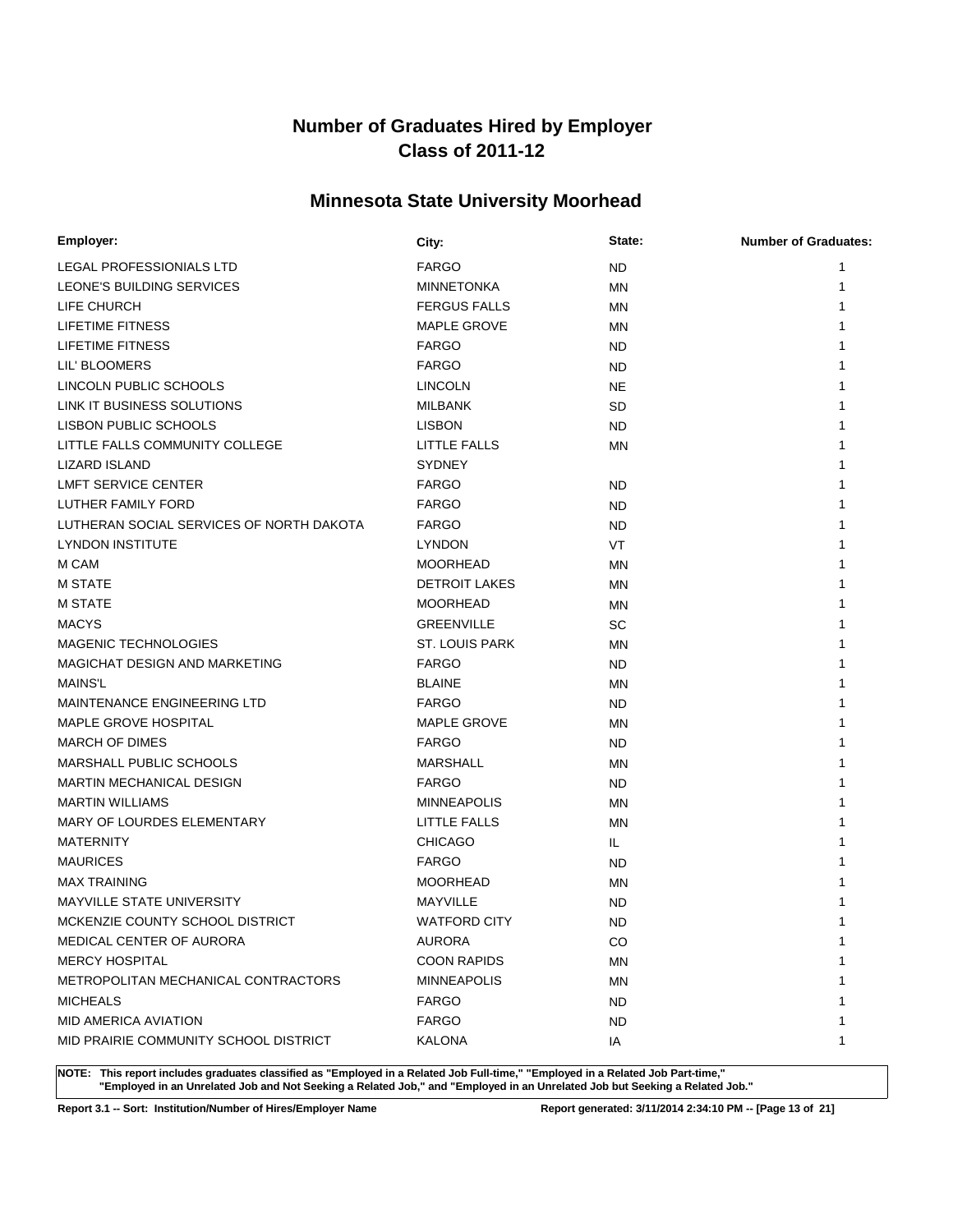# **Minnesota State University Moorhead**

| Employer:                                | City:                | State:    | <b>Number of Graduates:</b> |
|------------------------------------------|----------------------|-----------|-----------------------------|
| MIDWEST FACIAL PLASTIC SURGERY           | EAGAN                | <b>MN</b> | 1                           |
| MIDWEST SPECIAL EDUATION CO-OP           | <b>MORRIS</b>        | MN        |                             |
| <b>MIGRANT HEALTH</b>                    | <b>MOORHEAD</b>      | MN        |                             |
| MILACA PUBLIC SCHOOLS                    | <b>MILACA</b>        | MN        |                             |
| MILFORD COMMUNITY MEDIA                  | <b>MILFERD</b>       | NH        |                             |
| MILITARY; ACTIVE DUTY ARMY               | <b>SHOREVIEW</b>     | ΜN        |                             |
| MILNOR PUBLIC SCHOOLS                    | <b>MILNOR</b>        | ND        |                             |
| <b>MINCO</b>                             | <b>FRIDLEY</b>       | MN        |                             |
| MINNESOTA DEPARTMENT HEALTH              | ST. PAUL             | <b>MN</b> |                             |
| <b>MINNESOTA MATH CORPS</b>              | <b>DETROIT LAKES</b> | ΜN        |                             |
| MINNESOTA MEDICAL ASSOCIATION            | <b>MINNEAPOLIS</b>   | <b>MN</b> |                             |
| MINNESOTA NATIONAL BANK                  | <b>SAUK CENTRE</b>   | ΜN        |                             |
| MINNESOTA PREMIER PUBLICATIONS           | <b>MINNEAPOLIS</b>   | <b>MN</b> |                             |
| MINNESOTA READING CORE                   | <b>ROCHESTER</b>     | ΜN        |                             |
| MINNESOTA READING CORP                   | <b>BROOKYLN PARK</b> | <b>MN</b> |                             |
| MINNESOTA STATE UNIVERSITY MOOHREAD      | <b>MOORHEAD</b>      | ΜN        |                             |
| MINNESOTA TIMBERWOLVES                   | <b>MINNEAPOLIS</b>   | <b>MN</b> |                             |
| <b>MINNESOTA TWINS</b>                   | <b>MINNEAPOLIS</b>   | ΜN        |                             |
| MINTAHOE CATERING AND EVENTS             | <b>MINNEAPOLIS</b>   | <b>MN</b> |                             |
| MN STATE COMMUNITY AND TECHNICAL COLLEGE | <b>DETROIT LAKES</b> | MN        |                             |
| <b>MODE</b>                              | <b>FARGO</b>         | <b>ND</b> |                             |
| <b>MONSANTO</b>                          | <b>WEST FARGO</b>    | ND        |                             |
| MOORHEAD AREA PUBLIC SCHOOLS             | <b>MOORHEAD</b>      | <b>MN</b> |                             |
| <b>MOORHEAD CENTER MALL</b>              | <b>MOORHEAD</b>      | <b>MN</b> |                             |
| <b>MOORHEAD HIGH THEATER</b>             | <b>MOORHEAD</b>      | <b>MN</b> |                             |
| MOORHEAD PUBLIC SCHOOL                   | <b>MOORHEAD</b>      | MN        |                             |
| MOORHEAD PUBLIC SERVICE                  | <b>MOORHEAD</b>      | <b>MN</b> |                             |
| MOORHEAD YOUTH HOCKEY                    | <b>MOORHEAD</b>      | ΜN        |                             |
| <b>MORA SCHOOL DISTRICT</b>              | <b>MORA</b>          | <b>MN</b> |                             |
| <b>MORLEY LAW FIRM</b>                   | <b>GRAND FORKS</b>   | ND        |                             |
| <b>MORRIS PUBLIC SCHOOLS</b>             | <b>MORRIS</b>        | MN        |                             |
| MORTIN SUE SPECIAL EDUCATION UNIT        | CANNONBALL           | <b>ND</b> |                             |
| MOTHER CHURCH CHRISTIAN SCIENCE          | <b>BOSTON</b>        | МA        |                             |
| MSU MOORHEAD MARKETING DEPARTMENT        | <b>MOORHEAD</b>      | ΜN        |                             |
| MSU MOORHEAD SOCIAL WORK DEPT            | <b>MOORHEAD</b>      | MN        | 1                           |
| MUSKOGEE PUBLIC SCHOOLS                  | <b>MUSKOGEE</b>      | OK        |                             |
| NAU COUNTRY INSURANCE                    | <b>FARGO</b>         | <b>ND</b> |                             |
| <b>NELSON</b>                            | PHILADELPHIA         | PA        |                             |
| NELSON ACCOUNTING AND TAX                | <b>WHEATON</b>       | <b>MN</b> | 1                           |
| NEW CREATIONS CHILD CARE                 | <b>BLAINE</b>        | MN        | 1                           |

**NOTE: This report includes graduates classified as "Employed in a Related Job Full-time," "Employed in a Related Job Part-time," "Employed in an Unrelated Job and Not Seeking a Related Job," and "Employed in an Unrelated Job but Seeking a Related Job."**

**Report 3.1 -- Sort: Institution/Number of Hires/Employer Name Report generated: 3/11/2014 2:34:10 PM -- [Page 14 of 21]**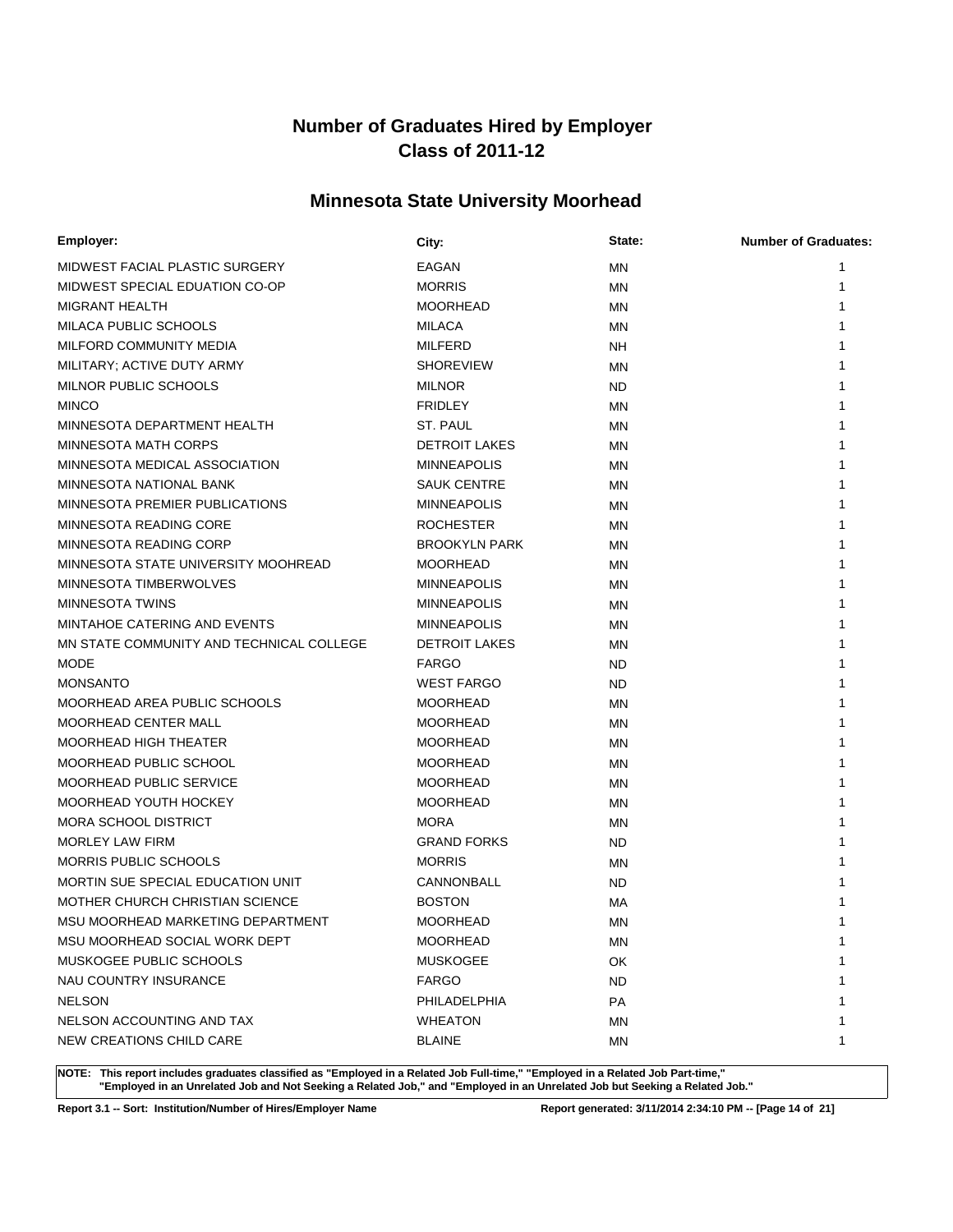# **Minnesota State University Moorhead**

| Employer:                                | City:               | State:    | <b>Number of Graduates:</b> |
|------------------------------------------|---------------------|-----------|-----------------------------|
| NEW DIMENSIONS HOME HEALTH CARE          | <b>FERGUS FALLS</b> | MN        | 1                           |
| <b>NEW DIRECTIONS</b>                    | <b>WILLMAR</b>      | <b>MN</b> | 1                           |
| NEW HORIZON ACADEMY                      | <b>PLYMOUTH</b>     | MN        |                             |
| NEW RIVER MEDICAL CENTER                 | <b>MONTICELLO</b>   | <b>MN</b> |                             |
| NEW TESTAMENT CHRISTIAN SCHOOL           | ALEXANDRIA          | MN        |                             |
| NEW TOWN PUBLIC SCHOOLS                  | <b>NEW TOWN</b>     | <b>MN</b> |                             |
| NEW YORK POST                            | <b>NEW YORK</b>     | NY        |                             |
| <b>NILLES LAW FIRM</b>                   | <b>FARGO</b>        | ND.       |                             |
| NOBLE ACADEMY CHARTER SCHOOL             | <b>MINNEAPOLIS</b>  | MN        |                             |
| NORIDIAN MUTUAL INSURANCE                | <b>FARGO</b>        | <b>ND</b> |                             |
| NOR-SON                                  | PEQUOT LAKES        | MN        |                             |
| NORTH DAKOTA DEMOCRATIC NON PARTISAN LEA | <b>BISMARCK</b>     | <b>ND</b> |                             |
| NORTH DAKOTA DEPT OF HUMAN SERVICES      | <b>FARGO</b>        | ND        |                             |
| NORTHERN TOOL AND EQUIPMENT              | <b>ROGERS</b>       | <b>MN</b> |                             |
| NORTHRIDGE HOSPITALITY                   | <b>FARGO</b>        | ND        |                             |
| <b>NYSTROM</b>                           | <b>MINNEAPOLIS</b>  | MN        |                             |
| <b>OFFICE MAX</b>                        | LAKEVILLE           | MN        |                             |
| OID LUTHERAN                             | <b>MOORHEAD</b>     | MN        |                             |
| OLAF ANDERSON & SON                      | <b>FARGO</b>        | ND        |                             |
| <b>OLD CHICAGO</b>                       | <b>FARGO</b>        | ND        |                             |
| <b>OLIVE GARDEN</b>                      | <b>FARGO</b>        | <b>ND</b> |                             |
| ONO WEB DESIGN                           | HILO                | HI        |                             |
| <b>ONSHARP</b>                           | <b>FARGO</b>        | ND        |                             |
| ORACLE CORPORATION                       | <b>MINNEAPOLIS</b>  | <b>MN</b> |                             |
| OXBOW COUNTRY CLUB                       | <b>OXBOW</b>        | ND        |                             |
| <b>PARADIGM ENTERPRISES</b>              | <b>MOORHEAD</b>     | <b>MN</b> |                             |
| PARK NICOLLET HEALTH SERVICES            | <b>MINNEAPOLIS</b>  | ΜN        |                             |
| PARTERNSHIP FOR CHILDREN                 | <b>MISSOULA</b>     | МT        |                             |
| <b>PATH</b>                              | <b>JAMESTOWN</b>    | ND        |                             |
| PATH ND INC.                             | <b>FARGO</b>        | ND.       |                             |
| PAUL BUNYAN EDUCATION COOPERATIVE        | <b>BRAINERD</b>     | MN        |                             |
| PAYNESVILLE PUBLIC SCHOOLS               | <b>PAYNESVILLE</b>  | MN        |                             |
| PEAK HEALTH & WELLNESS CENTER            | <b>MISSOULA</b>     | MT        |                             |
| PELICAN RAPIDS ISD 548                   | PELICAN RAPIDS      | ΜN        | 1                           |
| PELICAN RAPIDS SCHOOLS                   | PELICAN RAPIDS      | ΜN        | 1                           |
| PENNINGTON COUNTY HUMAN SERVICES         | THIEF RIVER FALLS   | ΜN        | 1                           |
| PEORIA UNIFIED SCHOOL DISTRICT           | <b>PEORIA</b>       | AZ        |                             |
| <b>PEPSICO</b>                           | <b>MINNEAPOLIS</b>  | ΜN        |                             |
| PERFORMANCE CONTRACTING INC              | LENEXA              | <b>KS</b> | 1                           |
| PERHAM HIGH SCHOOL                       | <b>PERHAM</b>       | ΜN        | 1                           |

**NOTE: This report includes graduates classified as "Employed in a Related Job Full-time," "Employed in a Related Job Part-time," "Employed in an Unrelated Job and Not Seeking a Related Job," and "Employed in an Unrelated Job but Seeking a Related Job."**

**Report 3.1 -- Sort: Institution/Number of Hires/Employer Name Report generated: 3/11/2014 2:34:10 PM -- [Page 15 of 21]**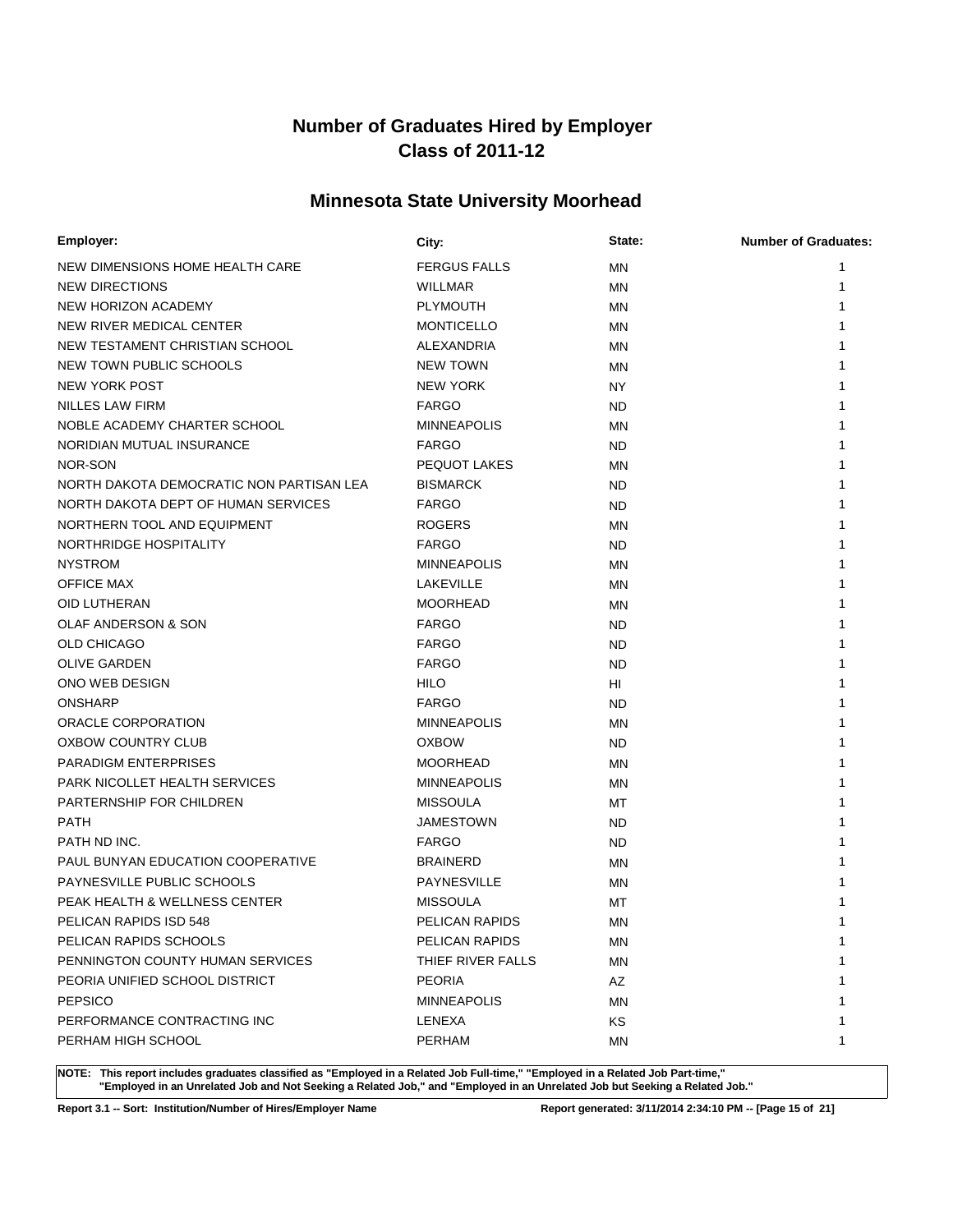# **Minnesota State University Moorhead**

| Employer:                               | City:                | State:    | <b>Number of Graduates:</b> |
|-----------------------------------------|----------------------|-----------|-----------------------------|
| PERSONAL TOUCH EMBROIDERY AND MARKETING | <b>MOORHEAD</b>      | MN        | 1                           |
| <b>PETCO</b>                            | <b>FARGO</b>         | ND.       |                             |
| PETRO SERVE USA                         | <b>FARGO</b>         | ND.       |                             |
| PIMA COMMUNITY COLLEGE                  | <b>TUCSON</b>        | AZ        |                             |
| PINEHAVE YOUTH AND FAMILY SERVICES      | <b>BAXTER</b>        | <b>MN</b> |                             |
| PIONEER HI-BRED                         | <b>MOORHEAD</b>      | <b>MN</b> |                             |
| PKG CONTRACTING INC                     | <b>FARGO</b>         | ND.       |                             |
| PLANNED PARENTHOOD OF MN, ND, SD        |                      |           |                             |
| <b>PRACS</b>                            | <b>FARGO</b>         | <b>ND</b> |                             |
| <b>PRAIRIE PUBLIC</b>                   | <b>FARGO</b>         | ND.       |                             |
| PRIVATE FAMILY                          | <b>MINNEAPOLIS</b>   | ΜN        |                             |
| <b>PRIVATE FAMILY</b>                   | <b>FARGO</b>         | ND.       |                             |
| PRIVATE SINGLE FAMILY                   | <b>MOORHEAD</b>      | MN        |                             |
| PRO AG DRAIN                            | <b>OSAGE</b>         | ΜN        |                             |
| <b>PRO STEP REHAB</b>                   | <b>COEUR C'ALANE</b> | ID        |                             |
| PROBST FIELD CENTER FOR EDUCATION       | <b>MOORHEAD</b>      | ΜN        |                             |
| PROMOTIONAL PRINTS                      | <b>DENVER</b>        | CO        |                             |
| PROSPECT FOUNDRY                        | <b>MINNEAPOLIS</b>   | ΜN        |                             |
| PUNKINS AND MONKEYS PRESCHOOL           | <b>SAUK CENTRE</b>   | <b>MN</b> |                             |
| PYROMANIAC STUDIOS                      | <b>MINNEAPOLIS</b>   | MN        |                             |
| <b>QUALITY CONCRETE INC</b>             | <b>FARGO</b>         | ND.       |                             |
| <b>RAINBOW BRIDGE</b>                   | <b>MOORHEAD</b>      | ΜN        |                             |
| RAMADA                                  | <b>FARGO</b>         | ND.       |                             |
| <b>RBA CONSULTING</b>                   | WAYZATA              | MN        |                             |
| <b>RBA INC</b>                          | WAYZATA              | ΜN        |                             |
| <b>RDO TRUCK CENTER</b>                 | <b>FARGO</b>         | ND.       |                             |
| RED DOOR PEDIATRIC THERAPY              | <b>BISMARCK</b>      | ND.       |                             |
| RED LAKE MIDDLE SCHOOL                  | <b>RED LAKE</b>      | ΜN        |                             |
| RED LAKE PUBLIC SCHOOLS                 | <b>RED LAKE</b>      | ΜN        |                             |
| <b>RED LAKE SCHOOLS</b>                 | <b>RED LAKE</b>      | MN        |                             |
| <b>RED LOBSTER</b>                      | ST. CLOUD            | MN        |                             |
| <b>RED OAK ISD</b>                      | <b>RED OAK</b>       | ТX        |                             |
| <b>RED RIVER DANCE</b>                  | <b>FARGO</b>         | <b>ND</b> |                             |
| RED RIVER FINANCIAL GROUP               | <b>FARGO</b>         | <b>ND</b> |                             |
| RED RIVER HIGH SCHOOL                   | <b>GRAND FORKS</b>   | ND.       | 1                           |
| RED RIVER HUMAN SERVICES FOUNDATION     | <b>FARGO</b>         | ND.       | 1                           |
| RICHLAND 44 SCHOOL DISTRICT             | ABERCROMBIE          | ND.       | 1                           |
| <b>RISE INC</b>                         | <b>COON RAPIDS</b>   | ΜN        |                             |
| RIVER POINTE OF MOORHEAD SENIOR LIVING  | <b>MOORHEAD</b>      | MN        | 1                           |
| RNB LABS INC.                           | <b>DETROIT LAKES</b> | ΜN        | 1                           |

**NOTE: This report includes graduates classified as "Employed in a Related Job Full-time," "Employed in a Related Job Part-time," "Employed in an Unrelated Job and Not Seeking a Related Job," and "Employed in an Unrelated Job but Seeking a Related Job."**

**Report 3.1 -- Sort: Institution/Number of Hires/Employer Name Report generated: 3/11/2014 2:34:10 PM -- [Page 16 of 21]**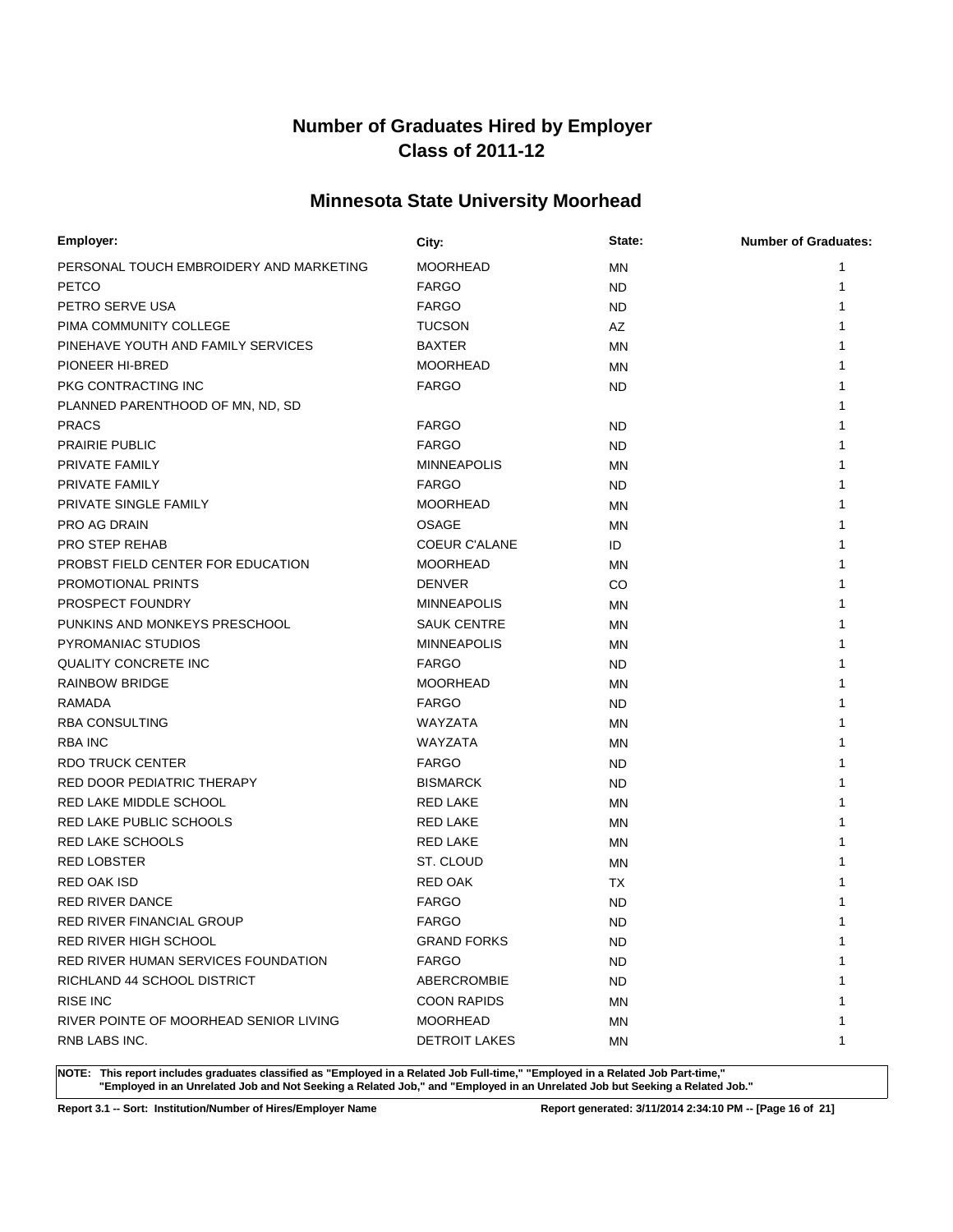# **Minnesota State University Moorhead**

| Employer:                               | City:                | State:    | <b>Number of Graduates:</b> |
|-----------------------------------------|----------------------|-----------|-----------------------------|
| ROBERT MORRIS UNIVERSITY                | <b>CHICAGO</b>       | IL.       | 1                           |
| ROCHESTER ARMORED CAR                   | <b>FARGO</b>         | <b>ND</b> | 1                           |
| ROCHESTER COMMUNITY & TECHNICAL COLLEGE | <b>ROCHESTER</b>     | <b>MN</b> |                             |
| ROCHESTER PUBLIC SCHOOLS                | <b>ROCHESTER</b>     | <b>MN</b> |                             |
| <b>ROCKETSPACE</b>                      | <b>FARGO</b>         | ND        |                             |
| RODENBURG LAW FIRM                      | <b>FARGO</b>         | ND.       |                             |
| ROERS CONSTRUCTION                      | <b>FARGO ND</b>      |           |                             |
| ROOSEVELT ELEMENTARY                    | WARREN               | <b>MN</b> |                             |
| ROSEAU COUNTY SOCIAL WORK               | <b>ROSEAU</b>        | <b>MN</b> |                             |
| ROSEAU PUBLIC SCHOOL                    | <b>ROSEAU</b>        | <b>MN</b> |                             |
| ROSHOLT SCHOOL                          | <b>ROSHOLT</b>       | <b>SD</b> |                             |
| ROTHSAY PUBLIC SCHOOL                   | <b>ROTHSAY</b>       | <b>MN</b> |                             |
| ROURKE ART GALLERY                      | <b>MOORHEAD</b>      | <b>MN</b> |                             |
| ROURKE ART MUSEUM                       | <b>MOORHEAD</b>      | <b>MN</b> |                             |
| RUSHFORD PETERSON SCHOOLS               | <b>RUSHFORD</b>      | MD        |                             |
| <b>SAINT THOMAS MOORE</b>               | <b>OMAHA</b>         | <b>NE</b> |                             |
| SALEM EVENGELICAL FREE CHURCH           | <b>FARGO</b>         | ND        |                             |
| SAN BENITO HIGH SCHOOL                  | <b>HOLLISTER</b>     | СA        |                             |
| SANFORD CHILDHOOD DEVELOPMENT CENTER    |                      |           |                             |
| SANFORD HEALTH                          | <b>WORTHINGTON</b>   | <b>MN</b> |                             |
| <b>SARELLOS</b>                         | <b>MOORHEAD</b>      | MN        |                             |
| <b>SCHEELS CORPORATE OFFICE</b>         | <b>FARGO</b>         | ND        |                             |
| <b>SCHOOL DISTRICT 196</b>              | APPLE VALLEY         | MN        |                             |
| <b>SCHWSCKERTS AMERICA</b>              | <b>STEWARTVILLE</b>  | <b>MN</b> |                             |
| SEED ACADEMY/HARVEST PREPARATORY SCHOOL |                      |           |                             |
| SEIVERTER SWANSON COMPANY               | <b>MOORHEAD</b>      | MN        |                             |
| <b>SELF EMPLOYED</b>                    | <b>AUDUBON</b>       | MN        |                             |
| <b>SELF EMPLOYED</b>                    | <b>ELK RIVER</b>     | MN        |                             |
| <b>SELF EMPLOYED</b>                    | <b>MOORHEAD</b>      | MN        |                             |
| <b>SELF EMPLOYED</b>                    | ST. PAUL             | <b>MN</b> |                             |
| <b>SELF EMPLOYED</b>                    | <b>VIKING</b>        | <b>MN</b> |                             |
| <b>SELF-EMPLOYED</b>                    | <b>MOORHEAD</b>      | <b>MN</b> |                             |
| SENDCAA HEAD START                      | <b>FARGO</b>         | <b>ND</b> |                             |
| SENIOR CARE OF UTAH                     | <b>LOGAN</b>         | UT        | 1                           |
| SHANLEY HIGH SCHOOL                     | <b>FARGO</b>         | ND.       | 1                           |
| <b>SHERWIN WILLIAMS</b>                 | <b>FARGO</b>         | <b>ND</b> |                             |
| SINCLAIR LEWIS BOYHOOD HOME             | <b>SAUK CENTRE</b>   | MN        |                             |
| SINGLE FAMILY HOME                      | <b>FARGO</b>         | ND.       |                             |
| <b>SJE RHOMBUS</b>                      | <b>DETROIT LAKES</b> | MN        |                             |
| SMALL WONDERS CHILD CARE                | <b>FARGO</b>         | ND.       | 1                           |

**NOTE: This report includes graduates classified as "Employed in a Related Job Full-time," "Employed in a Related Job Part-time," "Employed in an Unrelated Job and Not Seeking a Related Job," and "Employed in an Unrelated Job but Seeking a Related Job."**

**Report 3.1 -- Sort: Institution/Number of Hires/Employer Name Report generated: 3/11/2014 2:34:10 PM -- [Page 17 of 21]**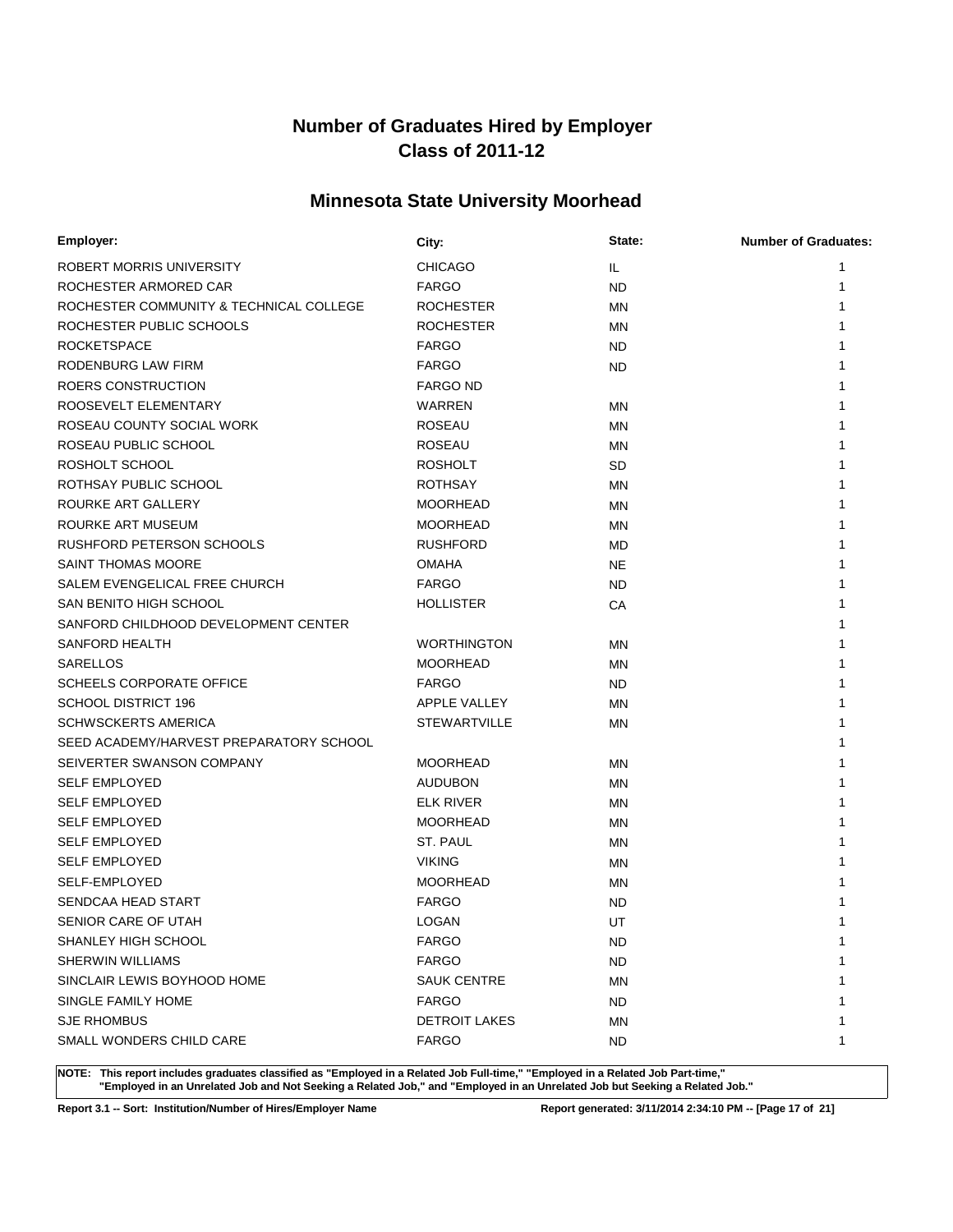# **Minnesota State University Moorhead**

| Employer:                            | City:                   | State:    | <b>Number of Graduates:</b> |
|--------------------------------------|-------------------------|-----------|-----------------------------|
| SMALL WONDERS DAYCARE                | <b>FARGO</b>            | ND        | 1                           |
| SNH                                  | <b>FARGO</b>            | <b>ND</b> | 1                           |
| SOLUTIONS BEHAVIORAL HEALTHCARE      | <b>MOORHEAD</b>         | MN        |                             |
| SORENSON COMMUNICATIONS              | <b>FARGO</b>            | ND        |                             |
| SOUTHLAND CONSTORTIUM                | <b>ADAMS</b>            | MN        |                             |
| SOUTHWEST WATER AUTHORITY            | <b>DICKINSON</b>        | <b>ND</b> |                             |
| SOUTHWEST WEST CENTRAL CO-OP         | <b>MARSHALL</b>         | MN        |                             |
| SPEARFISH CLASSICAL CHRISTIAN SCHOOL | <b>SPEARFISH</b>        | SD        |                             |
| SPECIAL EDUCATION TEACHER            | <b>LAFFYETE</b>         | IN        |                             |
| <b>SPRING LAKE PARK</b>              | <b>SPRING LAKE PARK</b> | <b>MN</b> |                             |
| ST MARY'S MISSION SCHOOL             | <b>RED LAKE</b>         | MN        |                             |
| ST. BENEDICT HEALTHCARE SYSTEM       | <b>DULUTH</b>           | ΜN        |                             |
| ST. CLOUD POLICE                     | ST. CLOUD               | MN        |                             |
| ST. JOHN SCHOOL                      | ST. JOHN                | <b>ND</b> |                             |
| <b>STARBUCKS</b>                     | <b>FARGO</b>            | ND        |                             |
| <b>STARION FINANCIAL</b>             | <b>FARGO</b>            | ND        |                             |
| STARK COUNTY SOCIAL SERVICES         | <b>DICKENSON</b>        | <b>ND</b> |                             |
| STATE OF MINNESOTA                   | <b>BEMIDJI</b>          | <b>MN</b> |                             |
| STATE OF NEVADA                      | <b>CARSON CITY</b>      | NV        |                             |
| STEEPLECHASE FILMS                   | <b>NEW YORK</b>         | NY.       |                             |
| STILLWATER PUBLIC SCHOOLS            | <b>STILLWATER</b>       | MN        |                             |
| STRAY MEDIA GROUP                    | <b>GRAND FORKS</b>      | <b>ND</b> |                             |
| <b>STRIKE HARD GEAR</b>              | <b>CHAMPLIN</b>         | MN        |                             |
| SUGAR PROCESSING INSTITUTE INC       | <b>MOORHEAD</b>         | MN        |                             |
| <b>SUNDOG</b>                        | <b>FARGO</b>            | ND        |                             |
| <b>SUNMART</b>                       | <b>FARGO</b>            | <b>ND</b> |                             |
| SUNRISE SUNSET PRESCHOOL & DAYCARE   | <b>WEST FARGO</b>       | ND        |                             |
| SVINGEN CLINE & LARSON               | <b>FERGUS FALLS</b>     | <b>MN</b> |                             |
| <b>SWANSON HEALTH</b>                | <b>FARGO</b>            | ND        |                             |
| SWSC SERVICE COOPERATIVE             | <b>PIPESTONE</b>        | <b>MN</b> |                             |
| <b>SYMANTEC</b>                      | <b>ROSEVILLE</b>        | MN        |                             |
| TALECRIS PLASMA RESOURCES            | <b>MOORHEAD</b>         | MN        |                             |
| <b>TARGET</b>                        | <b>MINNEAPOLIS</b>      | ΜN        |                             |
| <b>TARGET</b>                        | <b>MOORHEAD</b>         | MN        | 1                           |
| <b>TAX PROS</b>                      | <b>FARGO</b>            | ND        | 1                           |
| <b>TCF BANK</b>                      | <b>MINNEAPOLIS</b>      | MN        |                             |
| <b>TEALWOOD CARE CENTERS</b>         | <b>GRAND MEADOW</b>     | ΜN        |                             |
| TEALWOOD CARE CENTERS                | <b>WAITE PARK</b>       | ΜN        |                             |
| <b>TEALWOOD MANAGEMENT</b>           | <b>MINNEAPOLIS</b>      | MN        |                             |
| THE BARRY FOUNDATION                 | <b>FARGO</b>            | ND.       | 1                           |
|                                      |                         |           |                             |

**NOTE: This report includes graduates classified as "Employed in a Related Job Full-time," "Employed in a Related Job Part-time," "Employed in an Unrelated Job and Not Seeking a Related Job," and "Employed in an Unrelated Job but Seeking a Related Job."**

**Report 3.1 -- Sort: Institution/Number of Hires/Employer Name Report generated: 3/11/2014 2:34:10 PM -- [Page 18 of 21]**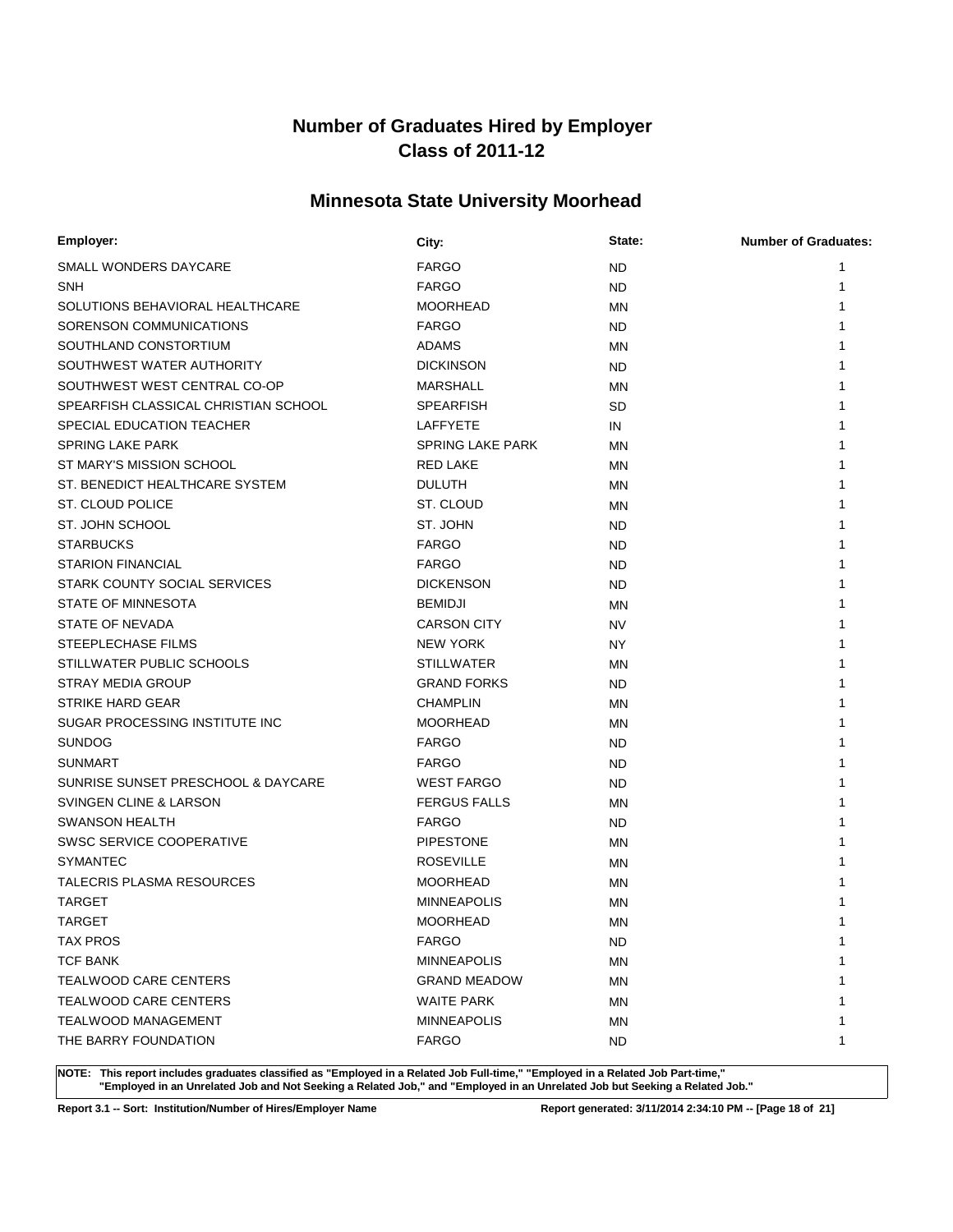# **Minnesota State University Moorhead**

| Employer:                       | City:               | State:    | <b>Number of Graduates:</b> |
|---------------------------------|---------------------|-----------|-----------------------------|
| THE LAKES COUNTRY CLUB          | PALM DESERT         | CA        | 1                           |
| THE LANDING                     | <b>SHAKOPEE</b>     | <b>MN</b> | 1                           |
| THE LEGACY PLACE                | <b>VALLEY CITY</b>  | <b>ND</b> |                             |
| THE MENTOR NETWORK              | <b>MOORHEAD</b>     | <b>MN</b> |                             |
| THE MOORE FAMILY                | <b>BOSTON</b>       | МA        |                             |
| THE RLE GROUP                   | <b>FARGO</b>        | ND.       |                             |
| THE VANGUARD GROUP              | <b>SCOTTSDALE</b>   | AZ        |                             |
| THE VILLAGE                     | <b>MOORHEAD</b>     | MN        |                             |
| THEREAPY MANAGEMENT CO          | <b>KERRVILLE</b>    | <b>TX</b> |                             |
| <b>THOMPSON REUTERS</b>         | EAGAN               | <b>MN</b> |                             |
| <b>THOMSON REUTERS</b>          | EAGAN               | MN        |                             |
| THRIVENT FINANCIAL              | <b>FARGO</b>        | ND.       |                             |
| TIC                             | <b>CASPER</b>       | <b>WY</b> |                             |
| <b>TITAN MACHINERY</b>          | <b>WEST FARGO</b>   | ND.       |                             |
| TMI HOSPITALITY                 | <b>FARGO</b>        | ND.       |                             |
| TODD COUNTY PUBLIC SCHOOLS      | <b>MISSION</b>      | SD        |                             |
| TOWNSEND CONCESSIONS            | <b>FERGUS FALLS</b> | MN        |                             |
| <b>TRACERCO</b>                 | <b>HOUSTON</b>      | TX        |                             |
| TRAIL KING INDUSTRIES           | <b>WEST FARGO</b>   | <b>ND</b> |                             |
| TRAN ABSTRACT                   | <b>MOORHEAD</b>     | <b>MN</b> |                             |
| <b>TRAVEL TRADERS</b>           | <b>MINNEAPOLIS</b>  | MN        |                             |
| <b>TRINITY HOSPITAL</b>         | <b>MINOT</b>        | ND.       |                             |
| TRINITY LUTHERAN CHURCH         | PELICAN RAPIDS      | MN        |                             |
| <b>TRYON GYM</b>                | <b>SIOUX FALLS</b>  | <b>SD</b> |                             |
| <b>U.S BANK</b>                 | <b>FARGO</b>        | ND.       |                             |
| U.S. BANK                       | <b>MINNETONKA</b>   | MN        |                             |
| U.S. BANK                       | <b>FARGO</b>        | ND.       |                             |
| U.S. FISH AND WILDLIFE SERVICE  |                     |           |                             |
| ULEN HITTERDAL SCHOOL DISTRICT  | <b>ULEN</b>         | ΜN        |                             |
| ULEN HITTERDAL SCHOOLS          | <b>ULEN</b>         | MN        |                             |
| <b>ULTEIG</b>                   | <b>FARGO</b>        | ND.       |                             |
| UNCLAIMED FREIGHT FURNITURE     | <b>FARGO</b>        | ND        |                             |
| UNDERWOOD SCHOOL DISTRICT       | <b>UNDERWOOD</b>    | <b>MN</b> |                             |
| UNITED DAY NURSERY              | <b>GRAND FORKS</b>  | <b>ND</b> | 1                           |
| UNITED HEALTH GROUP             | <b>FARGO</b>        | ND.       | 1                           |
| UNITED STATES ATTORNEY'S OFFICE | <b>FARGO</b>        | <b>ND</b> |                             |
| UNITED STATES COURT             | <b>BISMARCK</b>     | ND.       |                             |
| UNIVERSITY DIRECTORIES          | <b>FARGO</b>        | ND.       |                             |
| UNIVERSITY OF CALIFORNIA        | LOS ANGELES         | CA        | 1                           |
| UNIVERSITY OF MINNESOTA         | <b>MINNEAPOLIS</b>  | ΜN        | 1                           |

**NOTE: This report includes graduates classified as "Employed in a Related Job Full-time," "Employed in a Related Job Part-time," "Employed in an Unrelated Job and Not Seeking a Related Job," and "Employed in an Unrelated Job but Seeking a Related Job."**

**Report 3.1 -- Sort: Institution/Number of Hires/Employer Name Report generated: 3/11/2014 2:34:10 PM -- [Page 19 of 21]**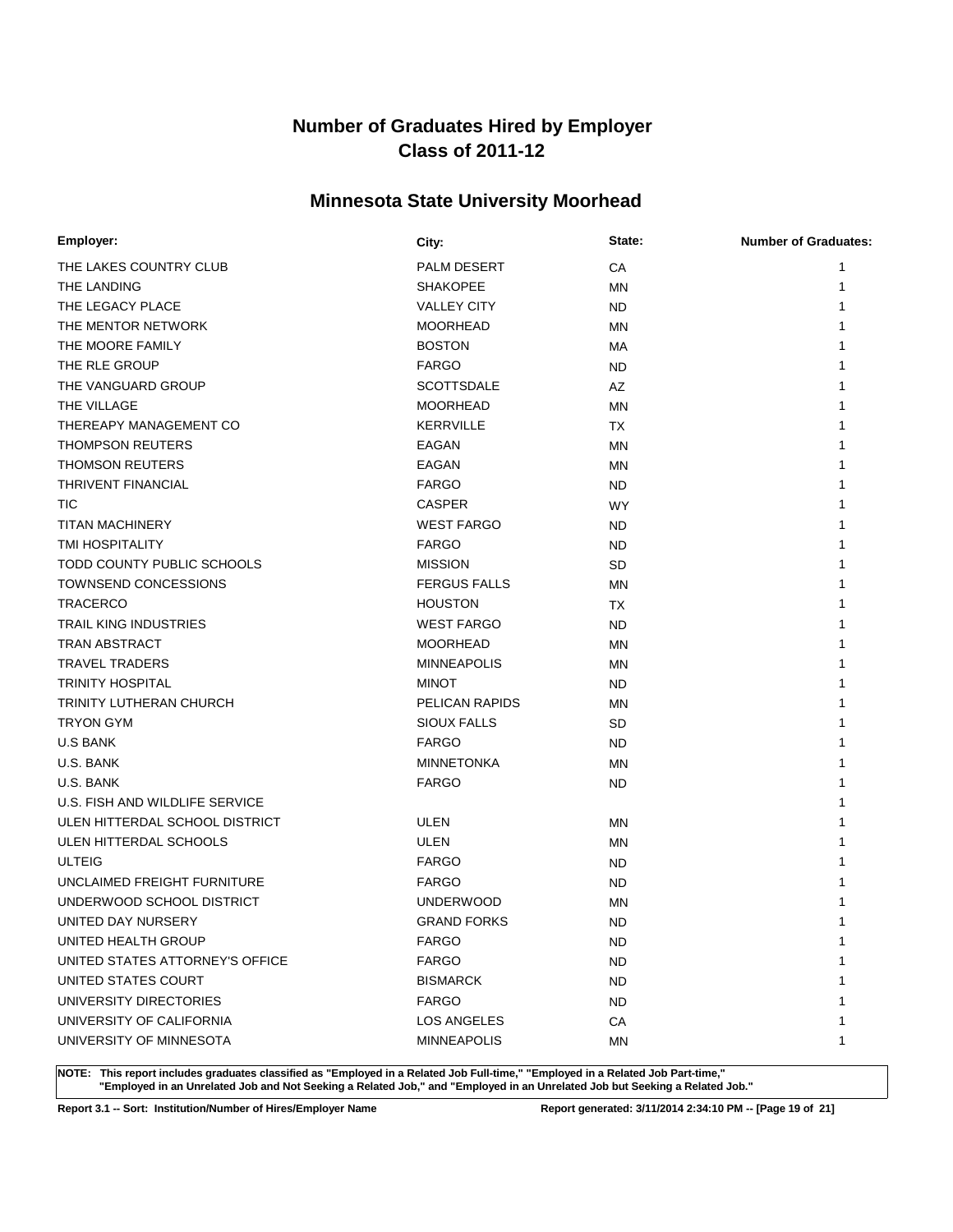# **Minnesota State University Moorhead**

| Employer:                           | City:                | State:    | <b>Number of Graduates:</b> |
|-------------------------------------|----------------------|-----------|-----------------------------|
| UNIVERSITY OF MINNESOTA FAIRVIEW    | <b>MINNEAPOLIS</b>   | <b>MN</b> | 1                           |
| <b>UPTOWN THEATER</b>               | <b>MINNEAPOLIS</b>   | MN        | 1                           |
| <b>US BANK</b>                      | <b>MINNEAPOLIS</b>   | ΜN        |                             |
| <b>US BANK</b>                      | <b>COUNSEL BLUFF</b> | WI        |                             |
| <b>VALLEY CARTAGE</b>               | <b>FARGO</b>         | ND        |                             |
| <b>VALLEY NEWS LIVE</b>             | <b>FARGO</b>         | ND        |                             |
| VANITY                              | <b>FARGO</b>         | ND        |                             |
| VANITY, INC.                        | <b>FARGO</b>         | ND        |                             |
| <b>VEIT AND COMPANY</b>             | <b>ROGERS</b>        | ΜN        |                             |
| VELGRID ROOTEN EL ROSA HIGH SCHOOL  | VELGRID              | MN        |                             |
| <b>VERIZON WIRELESS</b>             | <b>FARGO</b>         | ND        |                             |
| <b>VETERAN RETIREMENT</b>           | <b>FARGO</b>         | <b>ND</b> |                             |
| <b>VETERANS ASSOCIATION</b>         | <b>FARGO</b>         | ND        |                             |
| <b>VICTORIAS SECRET</b>             | <b>BURNSVILLE</b>    | MN        |                             |
| VIKING AUTOMATIC SPRINKLER COMPANY  | <b>ST. PAUL</b>      | ΜN        |                             |
| <b>VOLT</b>                         | <b>FARGO</b>         | ND.       |                             |
| WADENA COMMUNITY CORRECTIONS        | WADENA               | ΜN        |                             |
| WADENA DEER CREEK HIGH SCHOOL       | WADENA               | MN        |                             |
| <b>WAHPTETON DAILY NEWS</b>         | <b>WAHPETON</b>      | ND        |                             |
| WALMART                             | <b>DILWORTH</b>      | MN        |                             |
| <b>WALMART</b>                      | <b>FARGO</b>         | ND        |                             |
| <b>WALT'S TREE SERVICE</b>          | <b>WEST FARGO</b>    | ND        |                             |
| WARNER AND COMPANY                  | <b>FARGO</b>         | ND        |                             |
| WARREN ALVARADO OSLO PUBLIC SCHOOLS | WARREN               | ΜN        |                             |
| <b>WAYZATA PUBLIC SCHOOLS</b>       | WAYZATA              | ΜN        |                             |
| <b>WDAY RADIO</b>                   | <b>FARGO</b>         | ND        |                             |
| <b>WEALSHIRE OF BLOOMINGTON</b>     | <b>BLOOMINGTON</b>   | ΜN        |                             |
| <b>WEATHERFORD</b>                  | <b>MIDLAND</b>       | TX        |                             |
| <b>WEATHERFORD INTERNATIONAL</b>    | <b>MIDLEND</b>       | <b>TX</b> |                             |
| <b>WELLS FARGO</b>                  | <b>BRAINERD</b>      | ΜN        |                             |
| <b>WELLS FARGO</b>                  | <b>MINNEAPOLIS</b>   | <b>MN</b> |                             |
| <b>WEST FARGO PIONEER</b>           | <b>FARGO ND</b>      |           |                             |
| <b>WEST FUNERAL HOME</b>            | <b>WEST FARGO</b>    | ND        |                             |
| WESTERN STATE BANK                  | <b>FARGO</b>         | <b>ND</b> | 1                           |
| <b>WESTERN STATE BANK</b>           | <b>WEST FARGO</b>    | ND.       | 1                           |
| <b>WESTONKA PUBLIC SCHOOLS</b>      | <b>MOUND</b>         | <b>MN</b> |                             |
| WEWENI CONSULTING                   | <b>MOORHEAD</b>      | ΜN        |                             |
| WHITE EARTH INDIAN RESERVATION      | <b>WHITE EARTH</b>   | ΜN        | 1                           |
| <b>WHITNEYWDESIGN</b>               | <b>FARGO</b>         | ND.       | 1                           |
| <b>WILKIN COUNTY</b>                | <b>BRECKENRIDGE</b>  | ΜN        | 1                           |

**NOTE: This report includes graduates classified as "Employed in a Related Job Full-time," "Employed in a Related Job Part-time," "Employed in an Unrelated Job and Not Seeking a Related Job," and "Employed in an Unrelated Job but Seeking a Related Job."**

**Report 3.1 -- Sort: Institution/Number of Hires/Employer Name Report generated: 3/11/2014 2:34:10 PM -- [Page 20 of 21]**